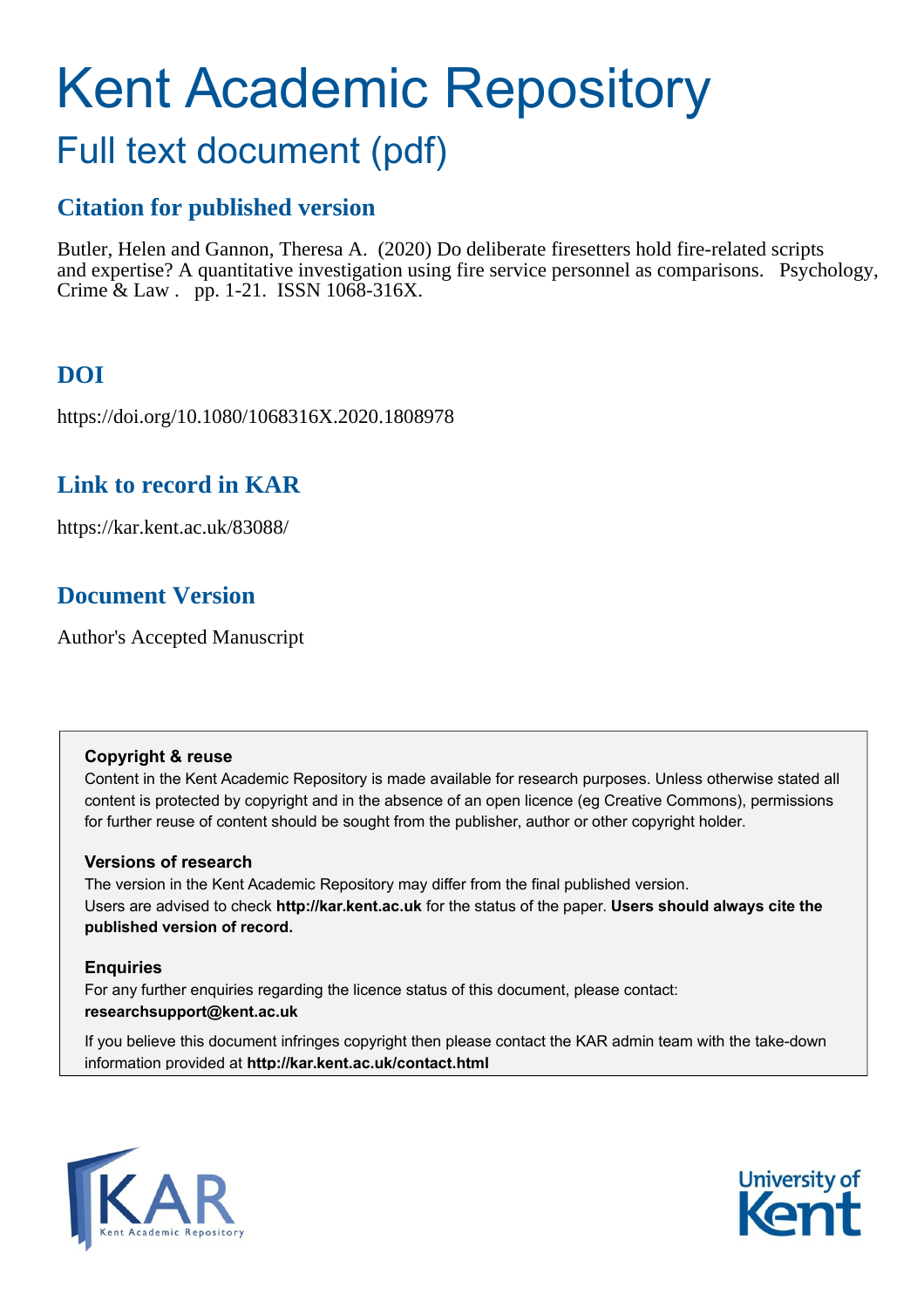#### Running head: FIRESETTING SCRIPTS AND EXPERTISE

#### Do Deliberate Firesetters hold Fire-Related Scripts and Expertise? A Quantitative

Investigation using Fire Service Personnel as Comparisons

Helen Butler

Mind, Stratford

and

Theresa A. Gannon

CORE-FP, School of Psychology, University of Kent

#### Author Note

Helen Butler, Mind, Stratford, England. Theresa A. Gannon, Centre of Research and Education in Forensic Psychology, School of Psychology, Keynes College, University of Kent, Canterbury, Kent, England.

Correspondence concerning this article should be addressed to Helen Butler, Mind,

15-19 Broadway, Stratford, E15 4BQ, England. E-mail: h.butler@mind.org.uk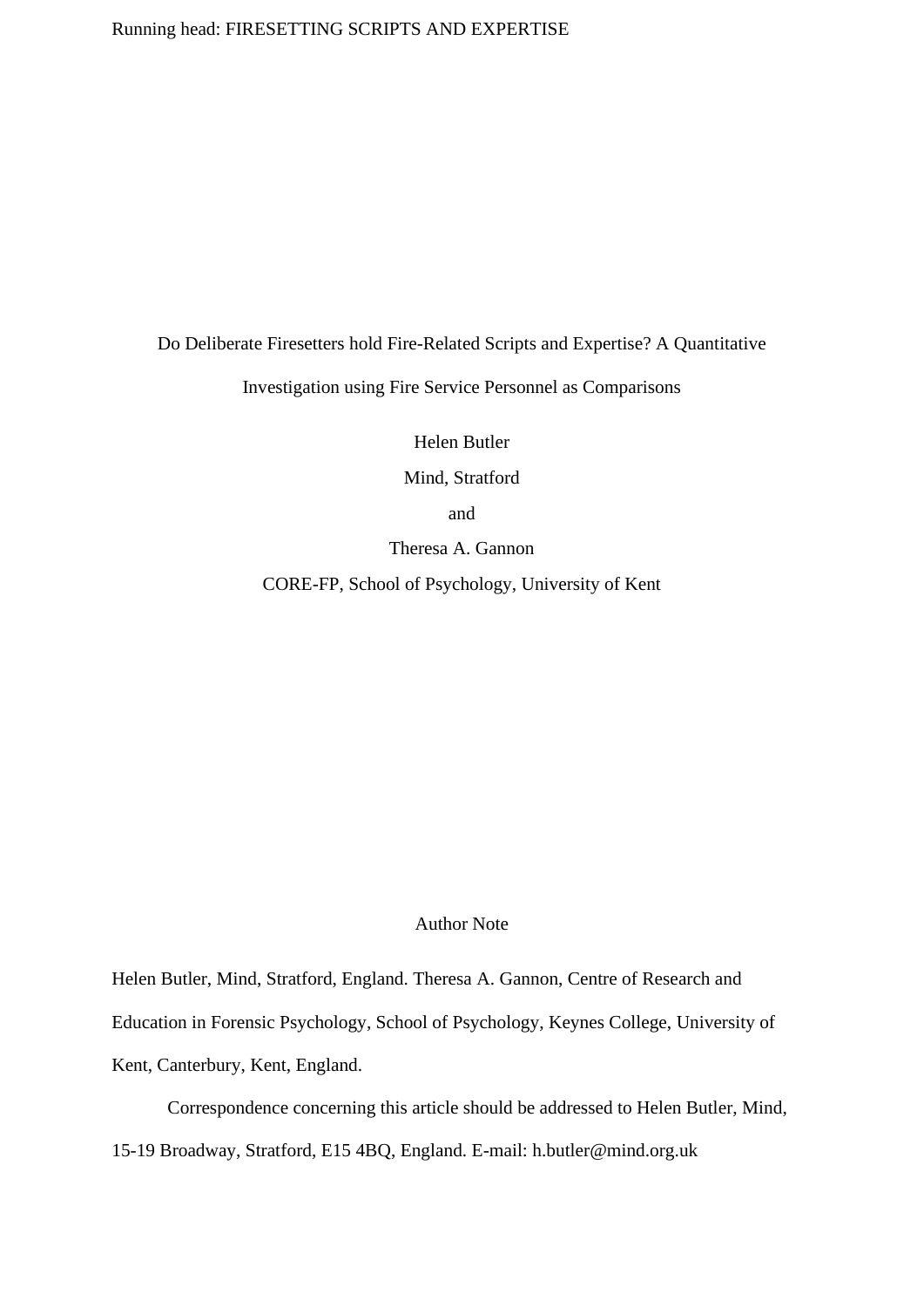#### **Abstract**

Purpose. This research investigated, for the first time, the presence of fire-related scripts and expertise in males who have set deliberate fires.

Method. One hundred and twenty-seven participants (34 firesetters, 34 offender comparisons, 34 fire service personnel, and 25 community comparisons) were asked to solve problem scenarios (e.g., destroying evidence) using fire. These scenarios were designed to tap into fire-related scripts and expertise. Other known fire-related variables (e.g., serious fire interest) were also examined using the Four Fire Factor Scales (Ó Ciardha, Tyler, & Gannon, 2016).

Results. Firesetters held more scripts and were more expert in firesetting relative to Offender and Community Comparisons. However, firesetters' responses could not be differentiated from Fire Service Personnel. A multiple regression showed that identification with fire was an important predictor of firesetting scripts, and both identification with fire and serious fire interest uniquely predicted firesetting expertise.

Conclusions. This study has empirically demonstrated for the first time that firesetters hold fire supportive scripts and expertise in fire misuse. Furthermore, the inclusion of Fire Service Personnel demonstrated that both those who misuse fire and those who interact with it prosocially exhibit cognitive and behavioural characteristics associated with the presence of firerelated scripts and expertise.

*Keywords:* firesetting, arson, expertise, scripts, schema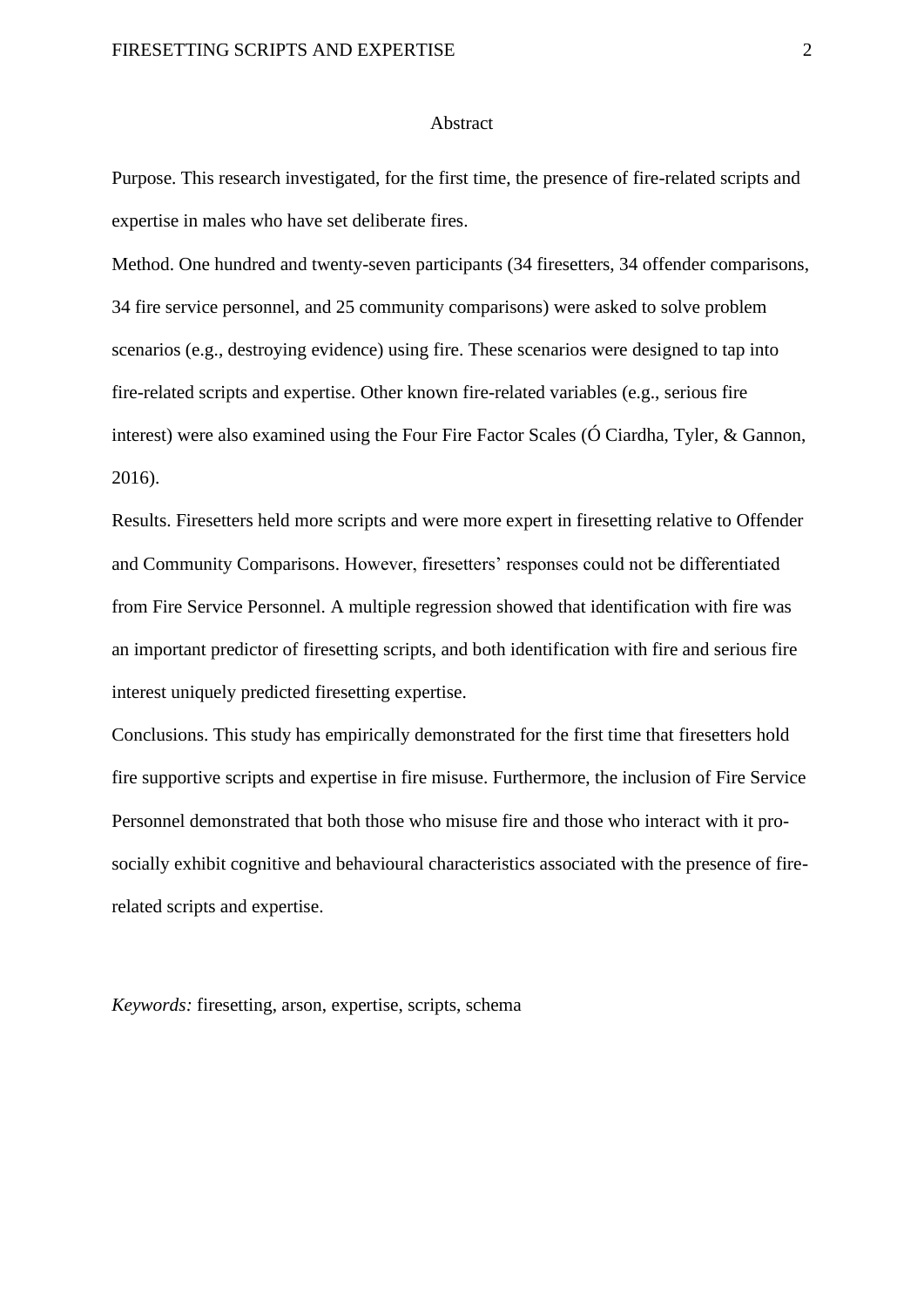Do Deliberate Firesetters hold Fire-Related Scripts and Expertise? A Quantitative Investigation using Fire Service Personnel as Comparisons

#### *Background*

Deliberate firesetting is an international public health issue of vast proportions. Between 2007 and 2011 alone, 282,600 deliberate fires were set in the US, causing 420 deaths, 1,360 casualties, and \$1.3 billion in property damage (Campbell, 2014). Throughout this paper, the term firesetting will be used to describe all intentional acts of setting a fire. This allows consideration of all deliberate firesetting rather than just those that culminate in criminal convictions for 'arson'. As the participants in the forthcoming study were males over the age of 18 years old, we use the term firesetter to refer to adult male firesetters.

Firesetting theory and research is accumulating. Recent advances include: the development of a comprehensive multifactorial theory of adult firesetting (Gannon, Ó Ciardha, Doley & Alleyne, 2012) and the development of specialist group therapy that reduces characteristics associated with firesetting risk (Gannon et al., 2015; Tyler, Gannon, Lockerbie, & Ó Ciardha, 2017). However, there are still many key explanatory factors yet to be examined, two of which are scripts and expertise. In this manuscript, we focus on for the first time, the existence of fire-related scripts and expertise in males who have set deliberate fires. The preceding discussion will outline the literature, in both wider and forensic psychology, regarding scripts and expertise, followed by an overview of fire related scripts and expertise, as hypothesised by Butler and Gannon (2015).

#### *Scripts*

Gannon et al. (2012) paid brief attention to the notion of scripts when outlining the Multi-Trajectory Theory of Adult Firesetting (M-TAFF). Gannon and colleagues suggested that firesetting scripts (i.e., a set of cognitive rules about when and why fire should be used) may be important for explaining firesetting aetiology. However, very little information was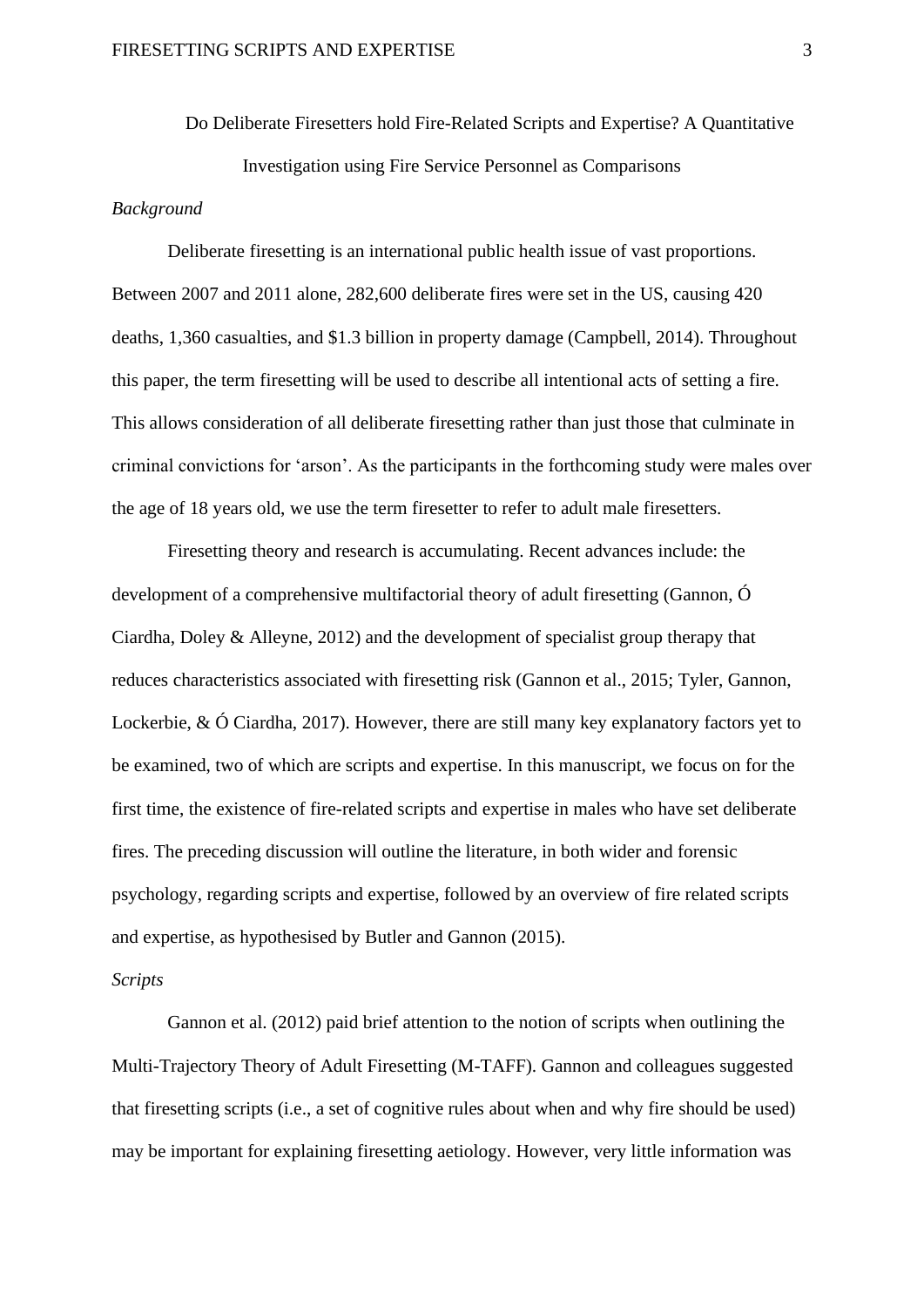provided regarding the form such scripts would take, or how these scripts might interact with other fundamental features of firesetting behaviour. More recently, Butler and Gannon (2015) hypothesised a preliminary conceptual framework of firesetting scripts. Based upon previous research findings, and their own clinical experience of working with firesetters, Butler and Gannon (2015) described the content, structure, and aetiological functions of firesetting scripts. To date, this framework offers the most comprehensive attempt to address this key gap in the literature, however, it is yet to be empirically tested.

The notion of scripts is well established in the wider psychology literature (Schank & Abelson, 1977; Tomkins, 1991; Ward & Hudson, 2000; Ward & Siegert, 2002). Generally speaking, scripts are considered to be cognitions. These cognitions direct behaviour in a given situation (Huesmann, 1988); providing cognitive shortcuts (Schmidt, Norman, & Boshhuizen, 1990) and impact how an individual attends to, organises, and recalls information (Baldwin, 1992; Beauregard, Proulx, Rossmo, Leclerc, & Allaire, 2009; Bellezza & Bower, 1981; Bower, Black, & Turner, 1979, Demorest, 1995; Gibbs & Tenney, 1980; Graesser, Woll, Kowalski, & Smith, 1980; Zadney & Gerard, 1974).

Cognitive scripts are aetiologically useful, as they aid in the understanding of complex human behaviour, through providing explanations about why individuals engage in specific behaviour. Scripts have been used to describe a wide variety of forensic behaviours such as aggression (Huesmann, 1988; Huesmann & Eron, 1984), crime (Cornish, 1994; Ward & Hudson, 2000), and sexual behaviour (Gagon, 1990; Ward & Hudson, 2000; Ward & Siegert, 2002). For example, with regards to aggression, aggressive behaviour is hypothesised to result from the formation of aggression scripts in childhood. These scripts are encoded and rehearsed, and become preferentially retrieved in order to solve problems. Such scripts are learnt through a dual process of observational and enactive learning (Huesmann, 1988;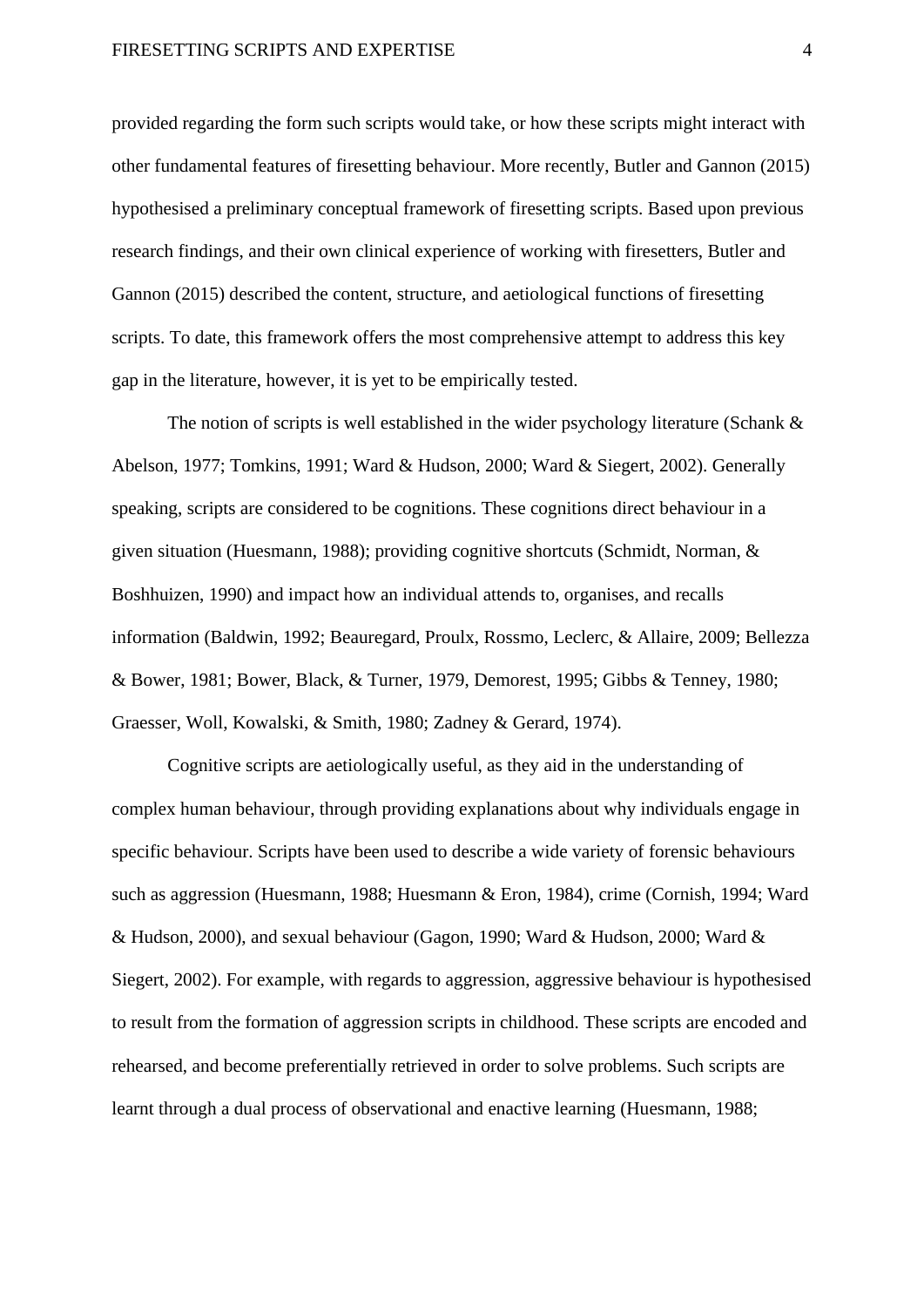Huesmann & Eron, 1984). All scripts are conceptualised as being largely goal dependent (Butler & Gannon, 2015; Gagon, 1990; Ward & Hudson, 2000; Ward & Siegert, 2002). *Expertise* 

Similarly to scripts, another key facet of firesetting behaviour in need of consideration is that of expertise. Expertise is considered "the characteristics, skills and knowledge that distinguish experts from novices and less experienced people" (Ericsson, 2006, p. 30). Butler and Gannon (2015) were the first to suggest that expertise may play a crucial role in firesetting. Butler and Gannon (2015) provided robust hypotheses as to the form firesetting expertise may take, highlighting key 'skills' an expert firesetter may develop. However, akin to that of firesetting scripts, firesetting expertise is a concept yet to be empirically tested.

Much like scripts, expertise has also been considered both in the wider psychology literature and in relation to specific offending behaviour. Within these literatures, an expert is conceptualised to have acquired such status through deliberate practice. A common domain of expertise is that of chess. Chess masters are said to chunk patterns and game positions in their long term memory allowing them to exhibit superior game play. The concept of expertise has now been applied to offending behaviour in the form of burglary (Nee, 2015), carjacking (Topalli, Jacques, & Wright, 2015), drug-related offending (Casey, 2015), identity theft (Vieraitis, Copes, Powell, & Pike, 2015), intimate partner violence (Day & Bowen, 2015), homicide (Brookman, 2015), sexual offending (Bourke, Ward & Rose, 2012; Ó Ciardha, 2015; Ward, 1999), and violent offending (Topalli, 2005) although relatively few applications involve empirical testing (with the notable exception of burglary; see below). Nee and Ward (2015) have defined offence-related expertise as:

the acquisition of cognitive processes and consequent behaviour that are demonstrably superior to those new to a given domain, in the sense that they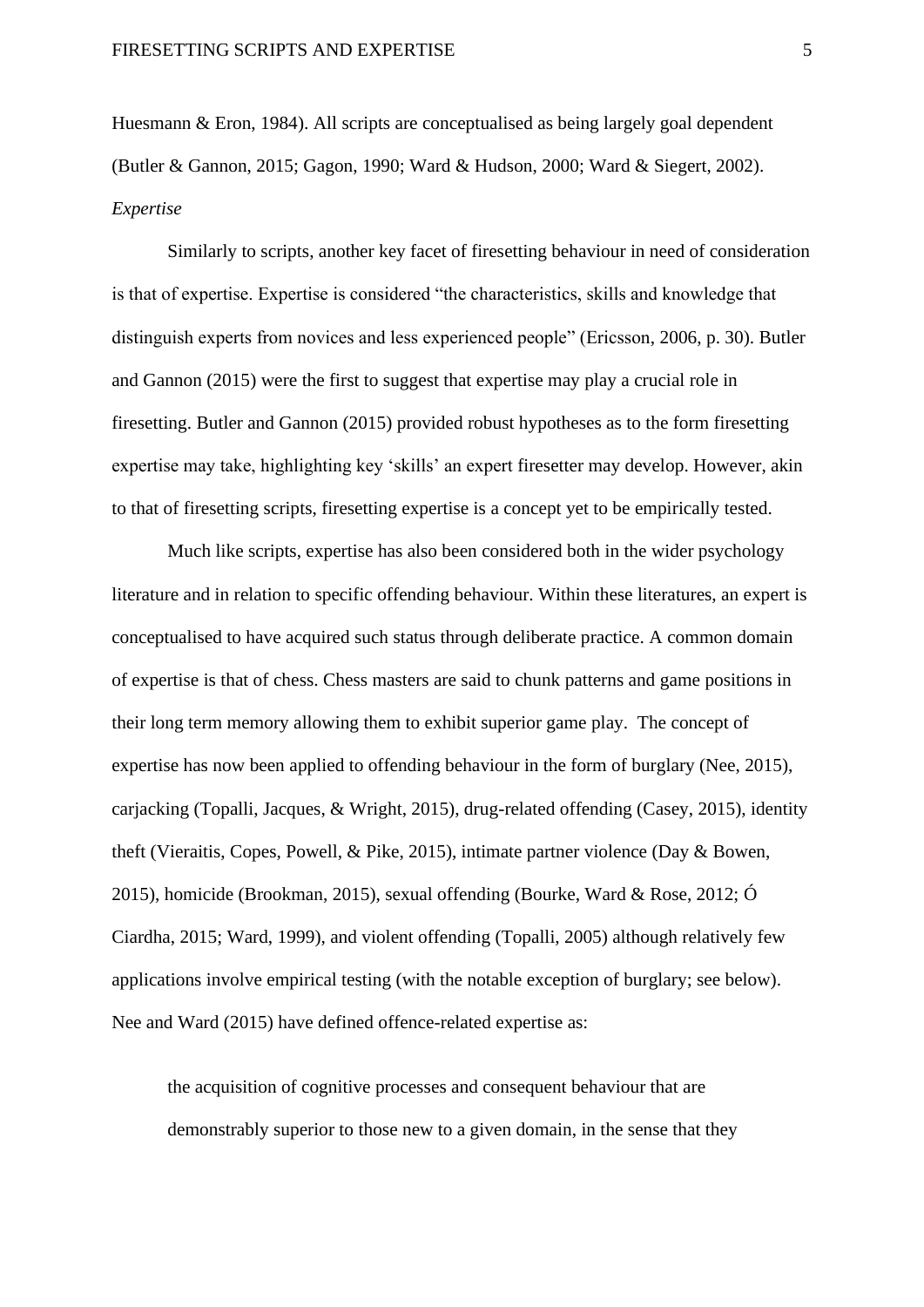are faster, more cognitively economical, are triggered automatically in relevant environments and are based on considerable experience and honing of skills over time. (p. 2)

Burglary is a particularly well established area of offending expertise. From the research conducted within this domain, we know that burglars: (1) explicitly discriminate between targets using environmental cues (e.g., occupancy, accessibility, and security; Bennett & Wright, 1984; Maguire & Bennett, 1982); (2) use distinctive and systematic routes during the commission of a burglary (Nee et al., 2014; Taylor & Nee, 1988); and (3) rely on previous learning when making decisions regarding target selection and responses to environmental cues (Nee & Taylor, 2000).

#### *Firesetting Scripts*

As previously stated, the notion of cognitive and behavioural factors increasing the efficacy of firesetting has yet to be empirically investigated. Recently, however, Butler and Gannon (2015) proposed a framework of what these cognitions and behavioural factors might look like. Four firesetting scripts have been proposed. First, *fire is a powerful messenger of revenge/warning* refers to a script where fire is viewed as being the most appropriate and powerful means by which to teach others a lesson or warn others away. Second, *fire is the best way to destroy evidence* refers to a specific script concerning how fire should be employed to destroy evidence of another criminal act (e.g., car theft, murder). Third, fire as a *cry for help* relates to the use of fire to satisfy an unmet need, such as a need for attention or to reduce feelings of depression. Finally, *fire is soothing* relates to the utilisation of fire to self-soothe and restore positive affect. These four goal orientated scripts explain *why* an individual would misuse fire in a given situation since fire scripts guide an individual to know when it is appropriate to use fire.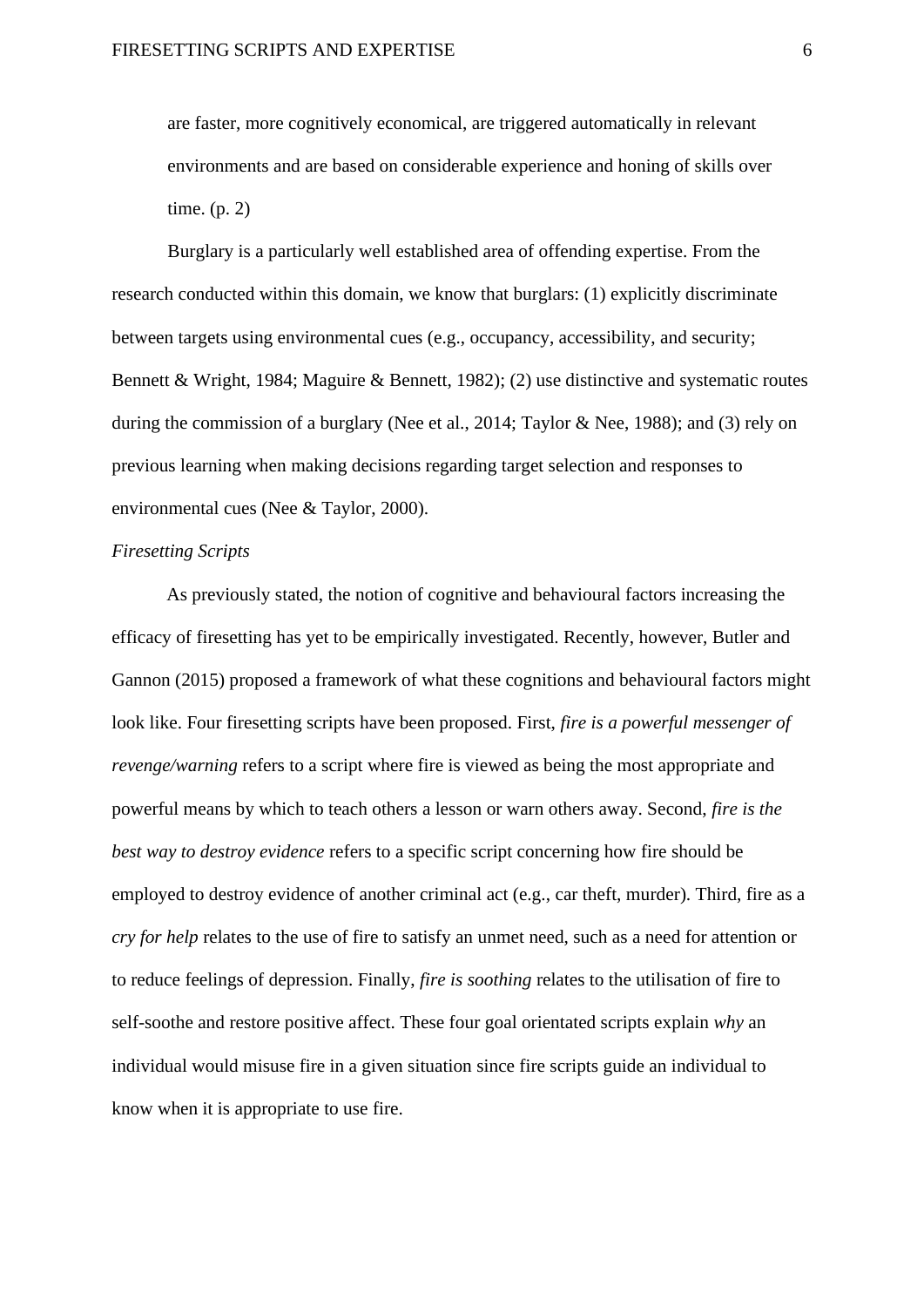Butler and Gannon (2015) suggest that, similar to aggression scripts, firesetting scripts develop during childhood. Here, information may be encoded about the destructive nature of fire, and its usefulness in certain situations, leading to the development of an unhealthy relationship with fire. These scripts are then relied upon, and—in combination with other factors (e.g., offence supportive cognition)— direct fire-related behaviour in adulthood. Differences in childhood learning experiences are also hypothesised to account for the heterogeneity of scripts held by firesetters.

#### *Firesetting Expertise*

With regards to expertise, Butler and Gannon (2015) have hypothesised two clear areas of firesetting expertise, these being: fire knowledge and avoiding detection. Fire knowledge refers to expertise surrounding how to set the most proficient fire in a given situation. For example, setting a fire to destroy evidence may require the use of an accelerant and multiple ignition points to increase the speed and intensity of the fire. Setting a fire to self soothe, on the other hand, may require knowledge of how to set a much smaller, more 'contained' fire. Avoiding detection refers to utilising techniques that increase the probability of avoiding detection during the commission of a fire. Such techniques could include: choosing a secluded or quiet area to set a fire, involving acquaintances/ criminal associates to acquire specific items needed to set the fire (e.g., petrol), an awareness of Closed Circuit Television (CCTV), or the existence of a firesetting toolkit which may include the tools needed to set a fire (e.g., a lighter and accelerant). Butler and Gannon (2015) have hypothesised that such expertise, in line with Ward and Nee's (2015) definition of expertise, is gained and refined through engaging in deliberate firesetting repeatedly (i.e., deliberate practice). This allows firesetters to develop expertise about fire that others, who do not engage in deliberate practice, do not have. Firesetting expertise is hypothesised to represent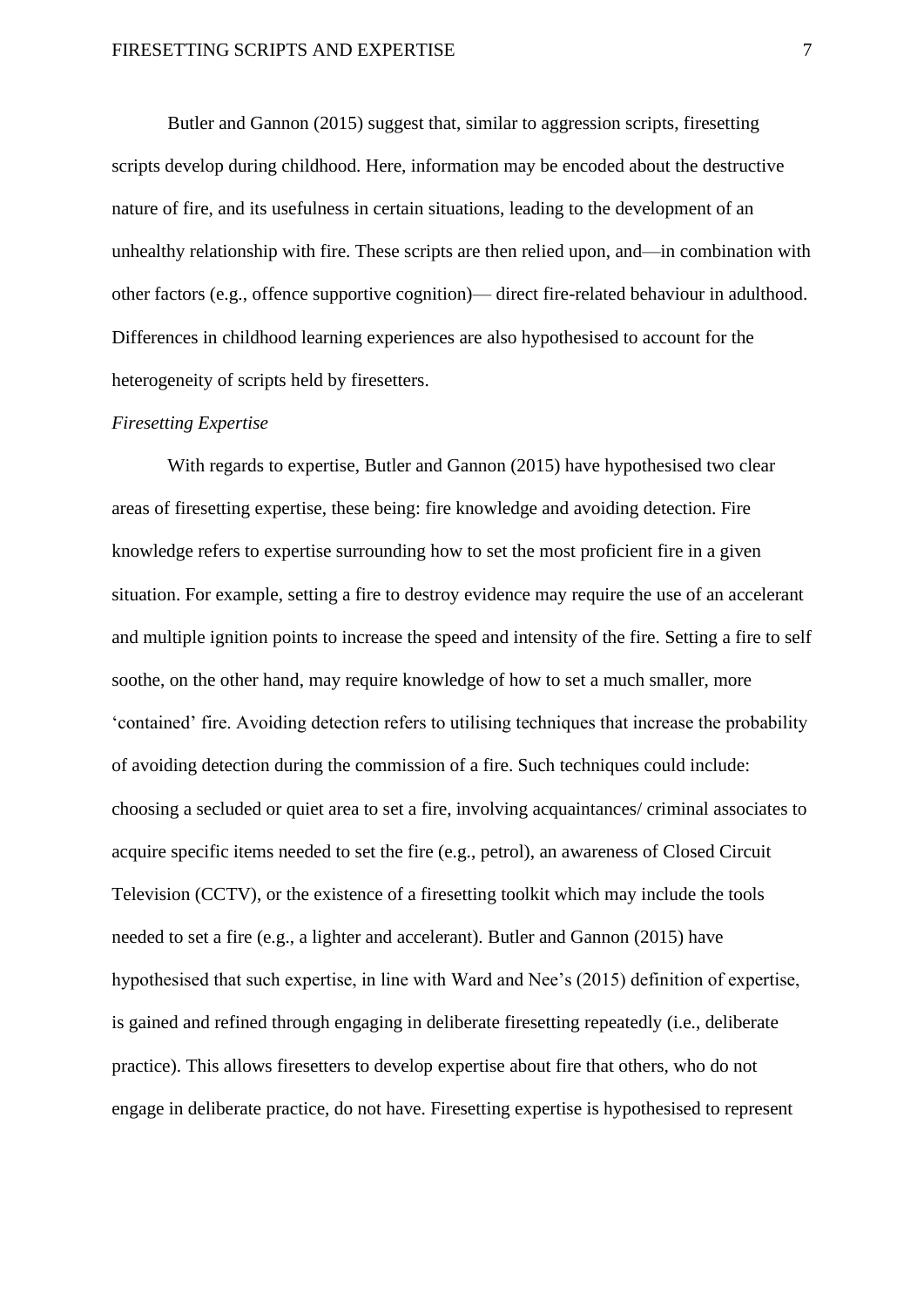the *how* of firesetting behaviour (i.e., how one can set the most proficient fire to achieve a desired goal; Butler & Gannon, 2015).

In addition to empirically investigating scripts and expertise, this research seeks to explore how these novel concepts are related to more established correlates of firesetting behaviour; namely the fire-related variables of serious fire interest, normalisation of fire, identification with fire, and fire safety awareness). Previous research has shown that, relative to non-firesetting comparisons (including individuals who have offended), firesetters report higher levels of serious fire interest, normalisation of fire, identification with fire, and lower levels of fire safety awareness (Clare, Murphy, Cox, & Chaplin, 1992; Dickens et al., 2009; Gannon et al, 2013; Gannon et al., 2015; Haines, Lambie, & Seymour, 2006; Ó Ciardha et al., 2014; Taylor, Thorne, Robertson & Avery, 2002). In fact, an interest in serious fires (such as building fires) has been identified as one of the most successful predictors for distinguishing firesetters and non-firesetters (Gannon et al., 2013; Tyler, Gannon, Dickens, & Lockerbie, 2015). However, no one has compared the fire interest or other fire-related variables of firesetters with pro-social groups of individuals who are likely to be interested in fire and yet not misuse it (e.g., Fire Service Personnel). This research will empirically investigate, for the first time, if firesetters, compared with other participants, hold specific scripts relating to fire and demonstrate expertise in relation to their firesetting offending.

This research is also unique since, for the first time, it will recruit fire service professionals (FSP) as a comparison group. FSP provide an interesting comparison group as they interact with fire pro-socially and have extensive experience with fire. The authors of this paper suggest that it is plausible to propose that FSP will have had unique experiences with fire and hold similar cognitive information as firesetters. FSP are observing firesetting behaviour daily, with some FSP provide safety interventions for firesetters, and acquiring information about why firesetters have used fire in a given situation. These experiences with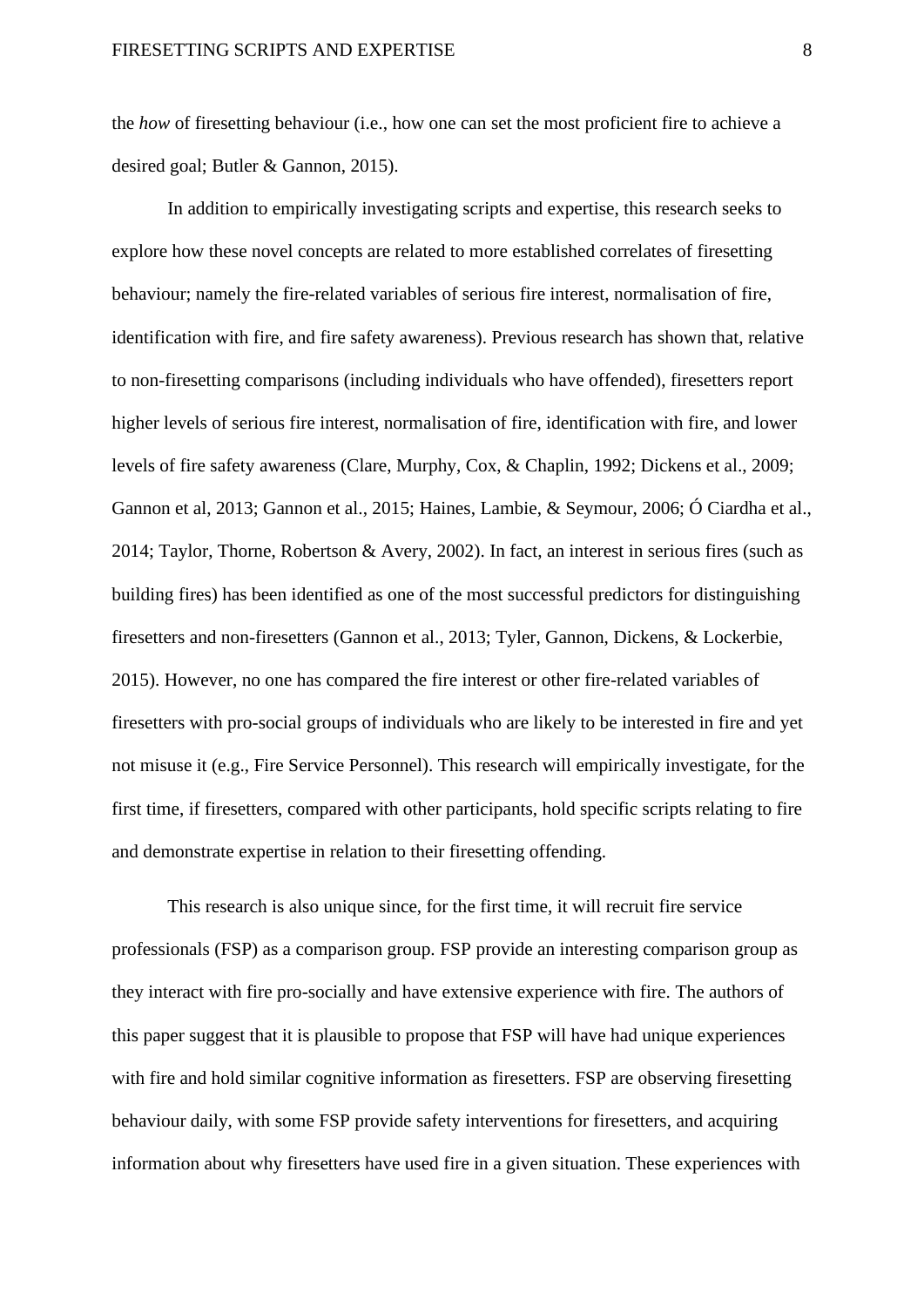fire will arguably lead to the development of knowledge about fire and its misuse. With regards to expertise, again conceivably, FSP will have developed similar expertise in relation to fire knowledge and accumulated considerable amounts of training and direct experience of dealing with the complexities involved with different types of fires (e.g., the use of accelerant, multiple ignition points, and the use of highly flammable material) and those involved in fire investigation will have a wealth of first-hand experience in investigating fires and the methods used to avoid detection. Thus, it is credible to suggest that FSP too will have stored retrievable information in their long-term memory.

#### *Hypotheses*

Numerous hypotheses will be explored. To begin, we examine scripts and expertise. In terms of scripts, it is hypothesised that compared to offender comparisons and community comparisons, firesetters will hold more firesetting scripts. In line with the continuum of expertise proposed by Nee and Ward (2015), it is hypothesised that firesetters will possess more expertise than both offender and community comparisons. However, given FSPs' extensive knowledge about fire, and its acquisition, it is hypothesised that FSP may also occupy the expert end of the continuum. Following this, we examine established correlates of firesetting in the form of fire-related variables. We hypothesise that firesetters will report the highest levels of identification with fire, serious fire interest, and normalisation of fire relative to offender and community comparisons. However, given FSPs' role to educate the public around fire safety awareness, we anticipate that they will possess the highest levels of fire safety awareness, relative to offender and community comparisons and firesetters, with firesetters possessing the lowest levels of fire safety awareness of any participant group. Finally, this study will explore which factors from the Four Fire Factor Scale predict the presence of firesetting scripts and expertise. Based on script and expertise theory, we anticipate that interest in fire, identification with fire, and normalisation of fire will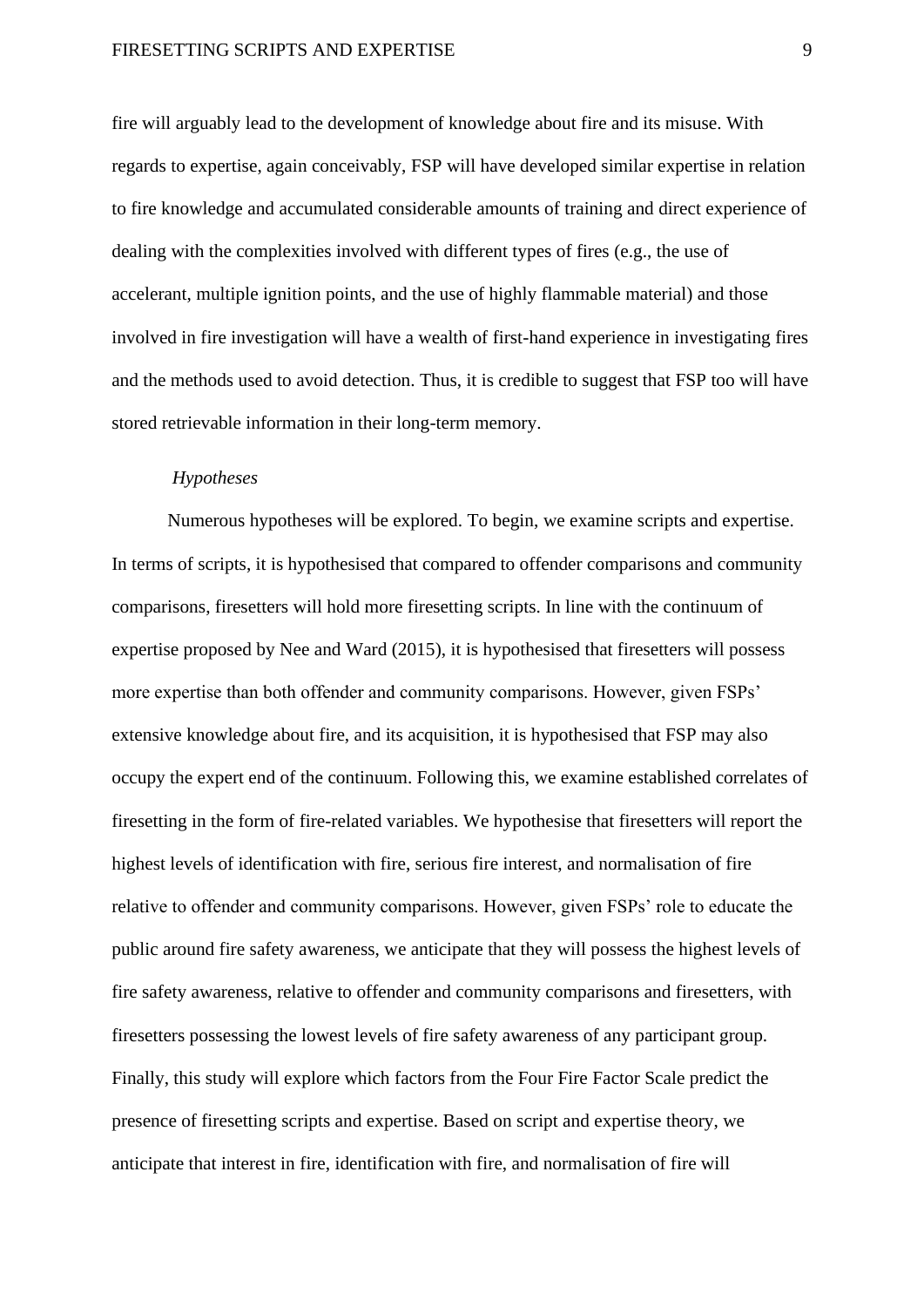significantly predict both scripts and expertise since these cognitions—which symbolise some extensive attraction towards and affinity with fire—are likely to form the basic building blocks of firesetting script and expertise development.

#### Method

#### Participants

The sample consisted of 127 male participants (34 firesetters, 34 offender comparisons, 34 FSP, and 25 community comparisons). Firesetters were recruited from one English prison establishment in the South East of England, and selected from institutional file records indicating either a current or previous conviction for a firesetting offence (i.e., arson;  $n = 24$ ), fire used in the commission of a wider offence ( $n = 4$ ), or prison firesetting activity (e.g., prison documented cell fires;  $n = 6$ ). Fifteen participants were repeat firesetters and had received a previous conviction for a firesetting offence, ranging from 1 to 9 previous offences. Their security information was reviewed and any participant who had a security alert relating to risk of hostage taking or risk to female staff were excluded. A further 29 firesetters were approached, but declined to take part (i.e., there was a firesetter participation rate of 54%).

Offender comparisons were recruited from the same English prison establishment, and were individuals who had received a conviction for a non-firesetting offence, held no previous firesetting conviction, or recorded history of firesetting. These participants were recruited randomly by searching for all prisoners located on each wing of the prison and then selecting every fifth name on the list generated. Again, security information was reviewed and any participant who had a security alert relating to risk of hostage taking or risk to female staff were excluded. Participants had either an index offence relating to violence  $(n = 21)$ , theft ( $n = 7$ ), drugs ( $n = 4$ ) or property ( $n = 2$ ). A further 19 offender comparisons were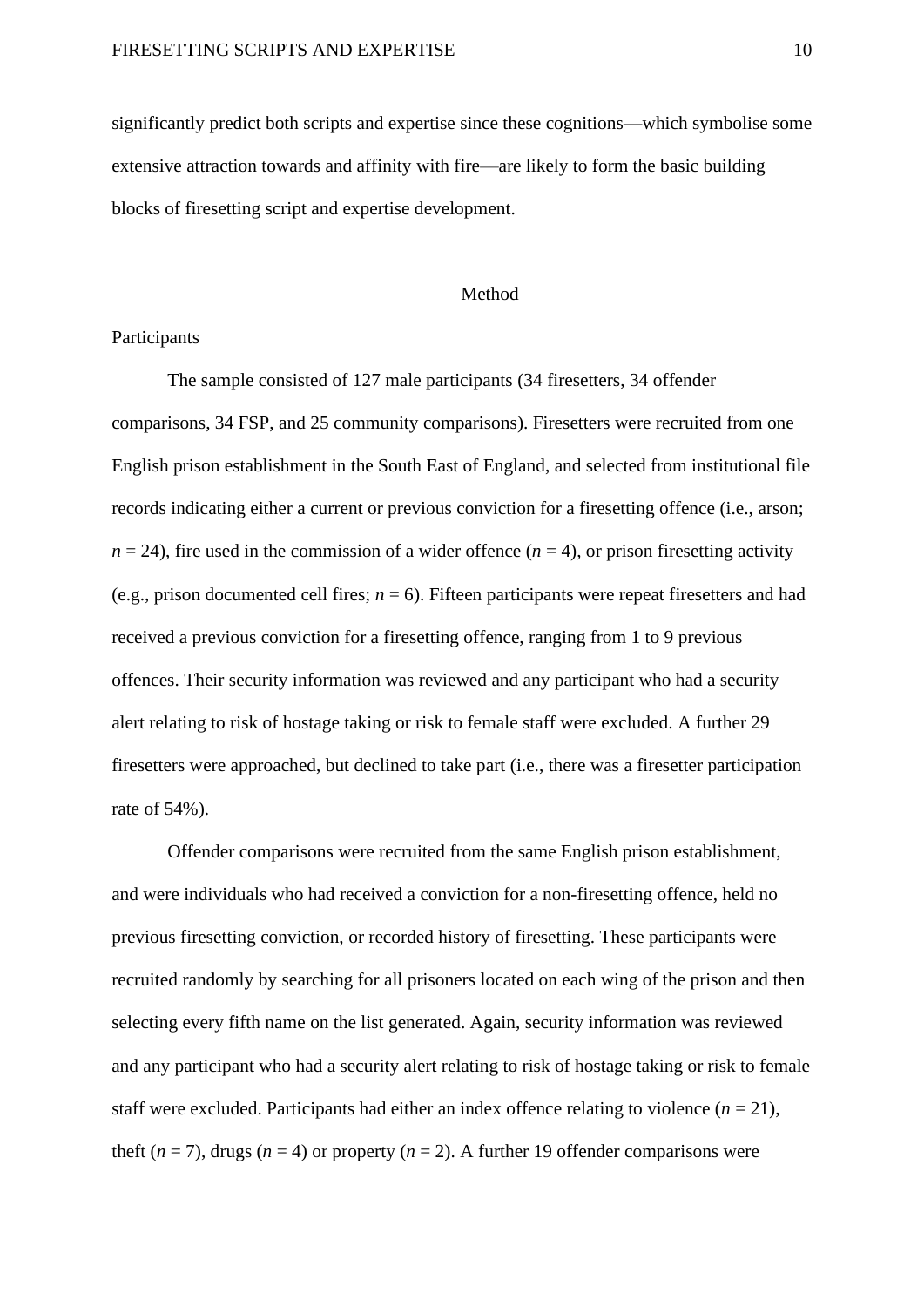approached, but declined to take part (i.e., there was an offender comparison participation rate of 64%).

FSP were recruited from three English Fire and Rescue Services in the South East of England. Information about the study was cascaded through the first author attending regional meetings, and the inclusion of the study in a multi-regional fire service newsletter. Individual participants were then identified with the assistance of a member of the fire service. All fire service professionals were current employees of the Fire and Rescue Service (*M* length of service  $= 21$  years,  $SD = 7.35$ ). All FSP who were approached agreed to take part (i.e., there was a FSP participation rate of 100%).

Community comparisons were recruited from two counties in the South East of England. Participants responded to advertisements placed in local community centres, supermarkets, University campus, and research participation websites. In order to maximise the similarity in demographic characteristics across participant groups (e.g., age) university students were not permitted to take part in the study. As community comparisons selfselected there was a participation rate of 100%.

Overall, 83% ( $n = 106$ ) of the entire sample identified themselves as being White-UK/Irish. In order to be eligible for participation, all participants were required to comprehend and speak English sufficiently to read and understand questionnaires. A more detailed breakdown of participants' demographic information can be seen in Table 1.

Participants differed significantly in age,  $F(3, 123) = 3.41$ ,  $p = .02$ ,  $\eta_p^2 = .08$ . Games – Howell post-hoc testing revealed that firesetters were significantly younger than FSP (*p* < .01,  $d = 0.90$ ) as were offender comparisons ( $p < .05$ ,  $d = 0.63$ ). Groups also significantly differed on years spent in formal education,  $F(3, 123) = 15.87$ ,  $p < .001$ ,  $\eta_p^2 = .28$  with firesetters and offender comparisons self-reporting significantly lower numbers of years in education relative to FSP ( $p < .001$ ,  $d = 1.07$  and  $p < .001$ ,  $d = 0.78$  respectively) and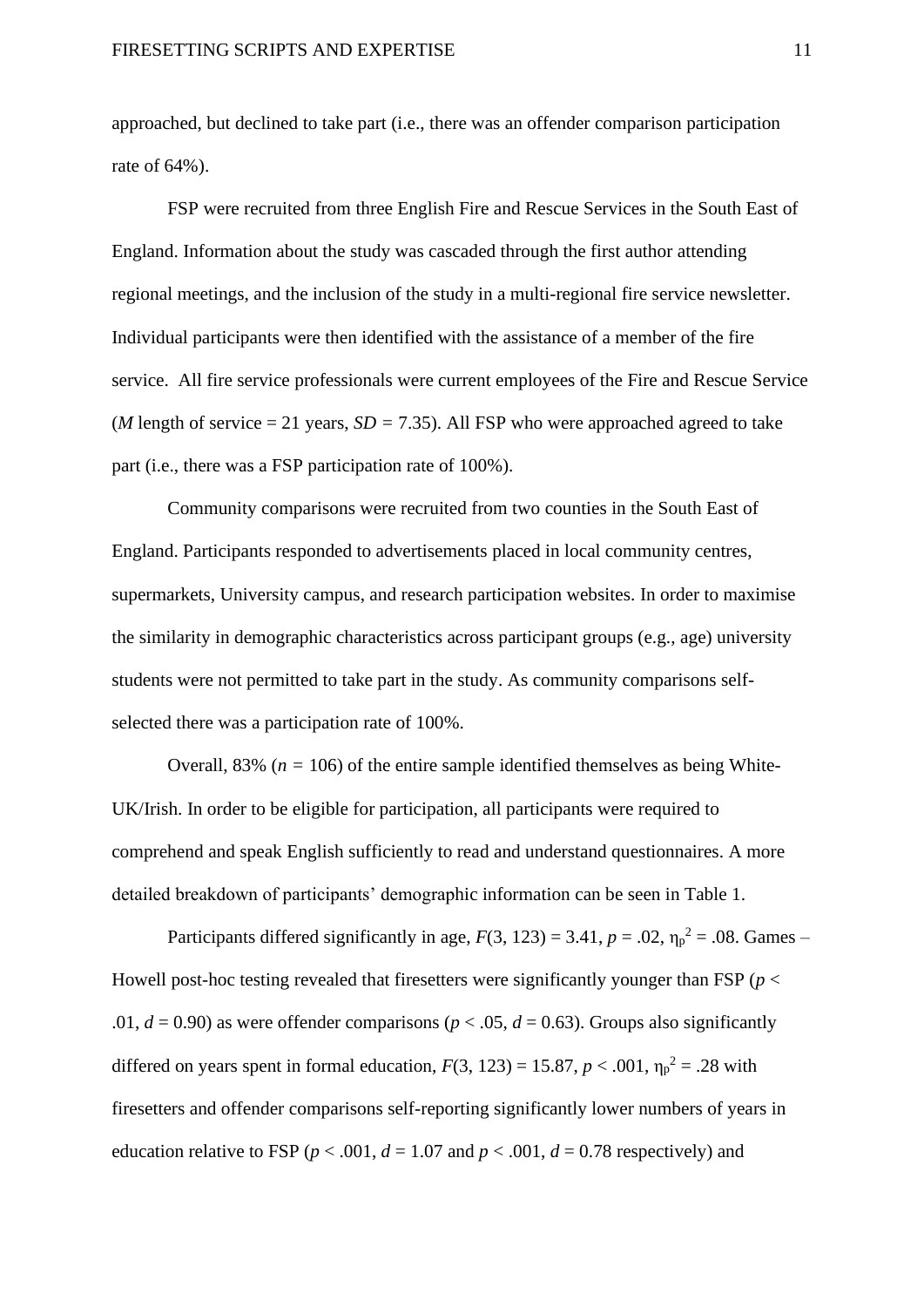community comparisons ( $p < .001$ ,  $d = 1.46$  and  $p < .001$ ,  $d = 1.24$  respectively). Furthermore, community comparisons self-reported a significantly higher number of years in education relative to FSP ( $p < .05$ ,  $d = 0.82$ ). Participants also differed significantly on ethnicity,  $\chi^2$  (3, *N* = 127) = 21.52, *p* <.001,  $\varphi c = 0.41^1$ . Post-hoc testing using adjusted z scores and Bonferroni adjusted alpha levels highlighted that offender comparisons were less likely to report being White British than expected by chance (*p* <.05). This may be due to Black and Minority Ethnic (BAME) participants being overrepresented in this study (42%) compared with the UK prison population as whole (27%; House of Commons Library, 2019). Participant groups also differed significantly on their engagement with mental health services,  $\chi^2$  (3, *N* = 127) = 44.32, *p* < .001,  $\varphi c$  = 59. Adjusted z scores and a Bonferroni correction highlighted that offender comparisons and FSPs reported lower levels of engagement with mental health services than expected by chance  $(p < .05)$ , as did community comparisons (*p* < .01). However, firesetters reported higher levels of engagement with mental health services than expected by chance (*p* < .001). Ducat, Ogloff and McEwan (2015) have shown mental health problems are a known characteristic of firesetters, and so this finding is to be expected. Finally, firesetters and offender comparisons did not differ on their levels of engagement with offending behaviour programmes,  $\chi^2$  (1, *N* = 68) = .36, *p* = .55,  $\varphi$  = .07.

#### Measures

All measures were presented in a randomised order to participants. We report internal reliability according to the following criteria (George & Mallery, 2003):  $\geq$  .90 excellent, .89 to  $> 0.80$  good, 0.79 to  $> 0.70$  acceptable, and 0.69 to 0.60 questionable.

<sup>&</sup>lt;sup>1</sup> Although the expected count for the number of BAME community comparisons was less than 5 (12.5% of all expected counts), the rule of thumb of "No more than 20% of the expected counts are less than 5 and all individual counts are 1 or greater" (Yates, Moore & McCabe, 1999, p. 734) was applied.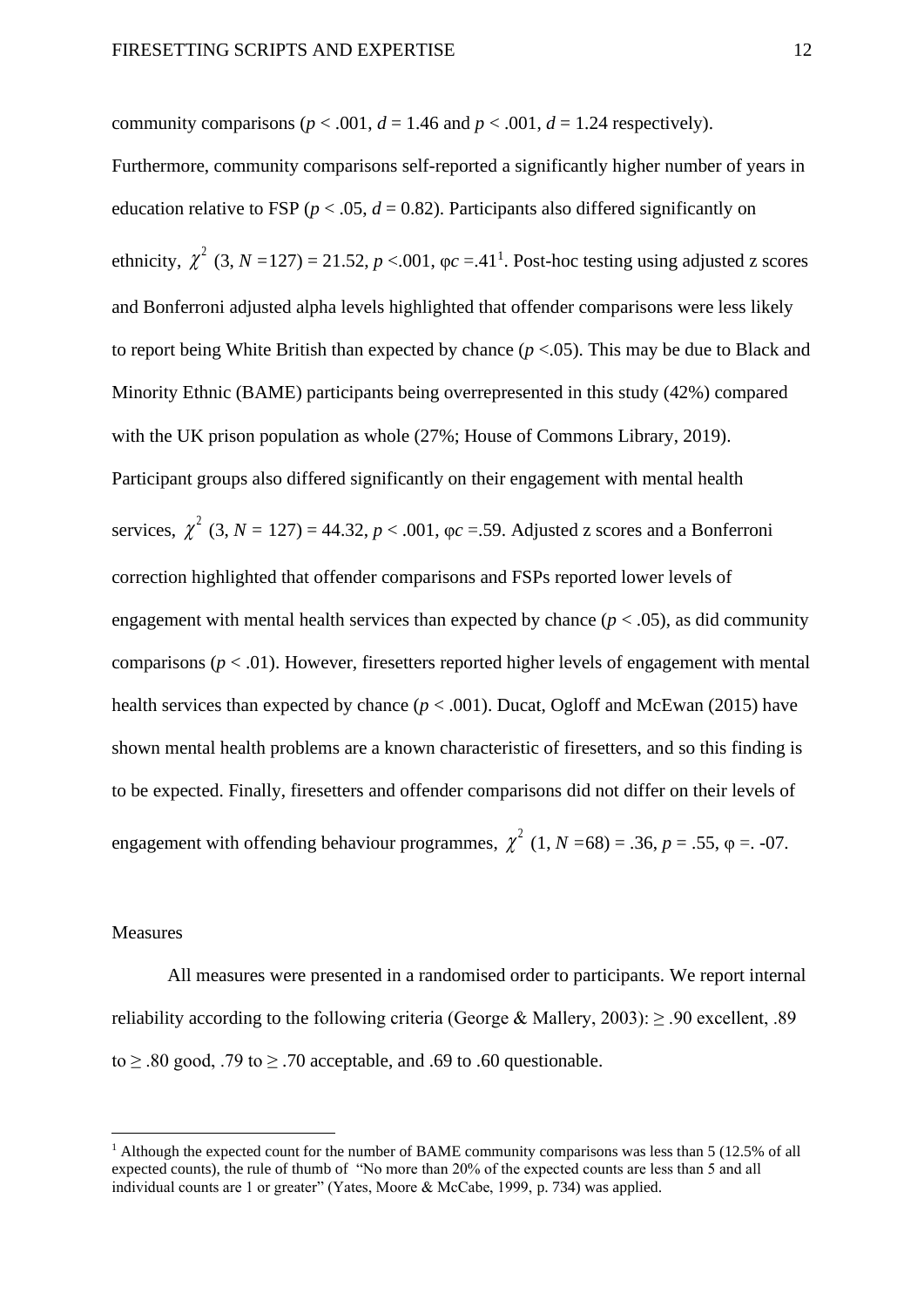**Impression Management.** The *Impression Management Scale* (IM) of the Paulhus Deception Scales (Paulhus, 1991) measures a participant's level of faking good (i.e., attempts to present oneself in a positive light). The scale consists of 20 self-report items (e.g., "I never drive faster than the speed limit") rated on a 5-point scale ( $1 = not$  true,  $5 = very$  true). The IM has been used extensively with offending populations (Paulhus, 1991), and has established psychometric properties. In our current study, measure reliability was acceptable  $(\alpha = .72)$ . Each test was hand scored by the first author, and then checked using a computer algorithm for accuracy.

**Fire-Related Measures.** As directed by Ó Ciardha, Tyler, and Gannon (2016) three pre-existing questionnaires were administered to obtain each of the subscale and total scores that constitute the Four Factor Fire Scales; the Fire Interest Rating Scale (Murphy & Clare, 1996), the Fire Attitude Scale (Muckley, 1997), and the Identification with Fire Scale (Gannon, Ó Ciardha & Barnoux, 2011). Ó Ciardha et al.'s. (2014) factor analysis demonstrated that The Four Factor Fire Scales (identification with fire, serious fire interest, normalisation of fire, and poor fire safety) discriminated firesetting individuals from nonfiresetting individuals (see also Gannon et al., 2013) and had good internal consistency ( $\alpha s$  = .88, .86, .73, .68 respectively; Gannon et al., 2013). The summed total score of these items is also reported to hold excellent internal consistency ( $\alpha$  = .90; see Ó Ciardha et al., 2016). This measure was hand scored using the hand scoring template designed by Ó Ciardha et al. (2016). The present study showed varying reliability scores for the subscales (see Table 2).

**Script Measure.** This measure was adapted from Cazalis, Azouvi, Sirigu, Agar, and Burnod (2001), who utilised a script generation method to assess the script knowledge of participants following Traumatic Brain Injury. Cazalis et al. (2001) asked participants to generate scripts relating to three activities, differing in degree of familiarity: *Routine*  ("preparing to go to work in the morning"), *Non-routine* ("taking a trip to Mexico"), and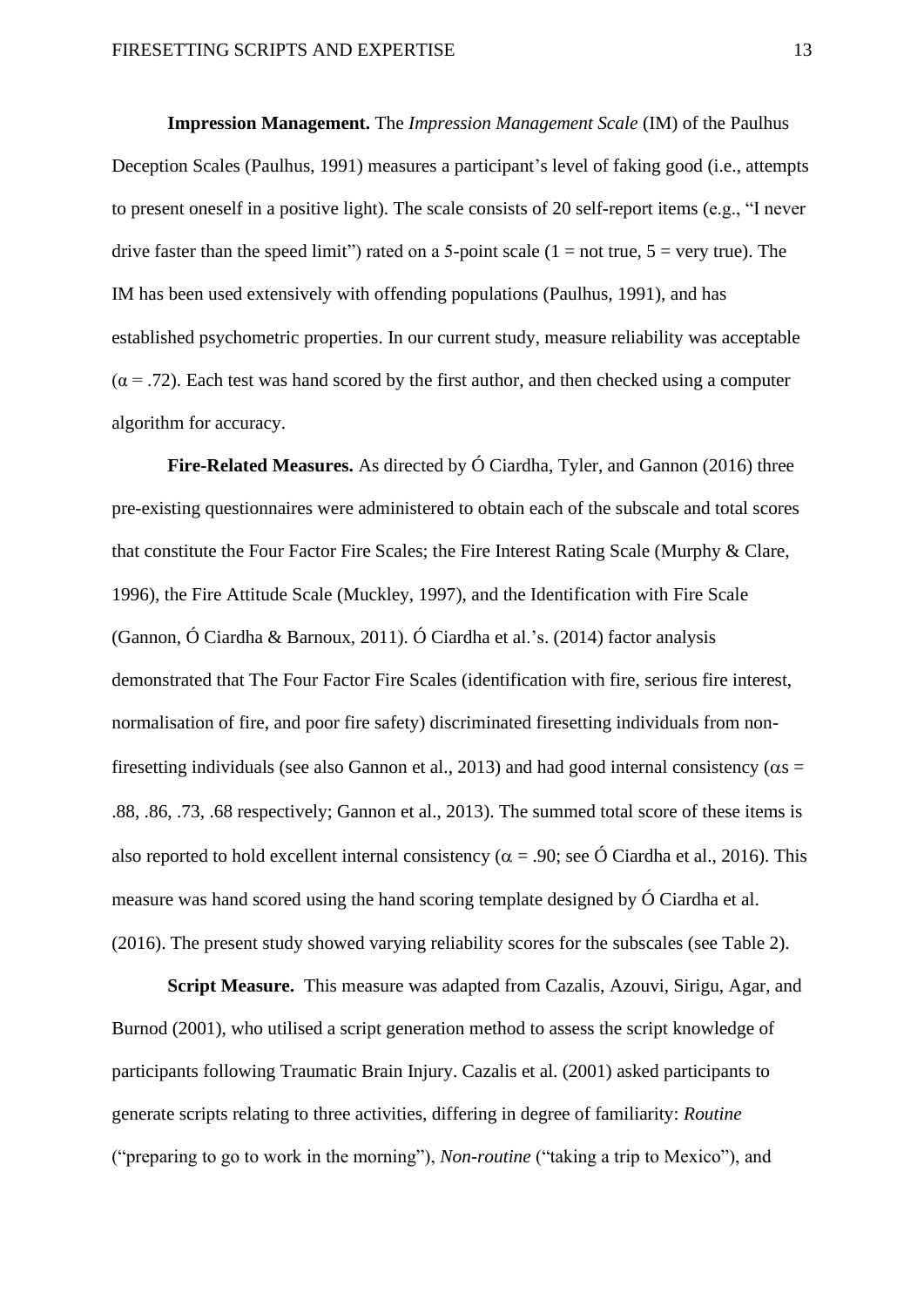#### FIRESETTING SCRIPTS AND EXPERTISE 14

*Novel* ("opening a beauty salon"). Participants were asked to generate a script for each activity by stating the different individual actions/steps necessary to achieve the proposed goal. Additionally, each participant was asked to evaluate how important each step was for goal completion, on a 5-point rating scale. In the current study, this script generation method was used to assess the presence of each of the four hypothesised scripts (i.e., fire is a powerful messenger, fire destroys evidence, fire as cry for help, and fire is soothing). Scripts were presented, one-by-one, on paper, in the form of imaginary scenarios (e.g., "Imagine you wanted to send somebody a message using fire"). Similar to Cazalis et al.'s study (2001), participants were asked to state the different individual actions/steps necessary to achieve the proposed goal, in this case setting a fire. Importantly, however, instead of asking participants to rate how important they thought each step was, in the current study participants were required to explain *why* they had included each step. Asking participants to explain *why* they had included each step was used to establish whether the participant held that script.

Participants were given an example scenario that had been completed to demonstrate what they were required to do:

> "Here is an example of somebody ordering a drink at a bar, and the steps they would need to take in order to do this: Step 1 -You walk into a Wetherspoons and walk up to the bar WHY – because you know you have to order your drink

at the bar

Step 2 – You wait in the queue to be served WHY – because you know you have to wait your turn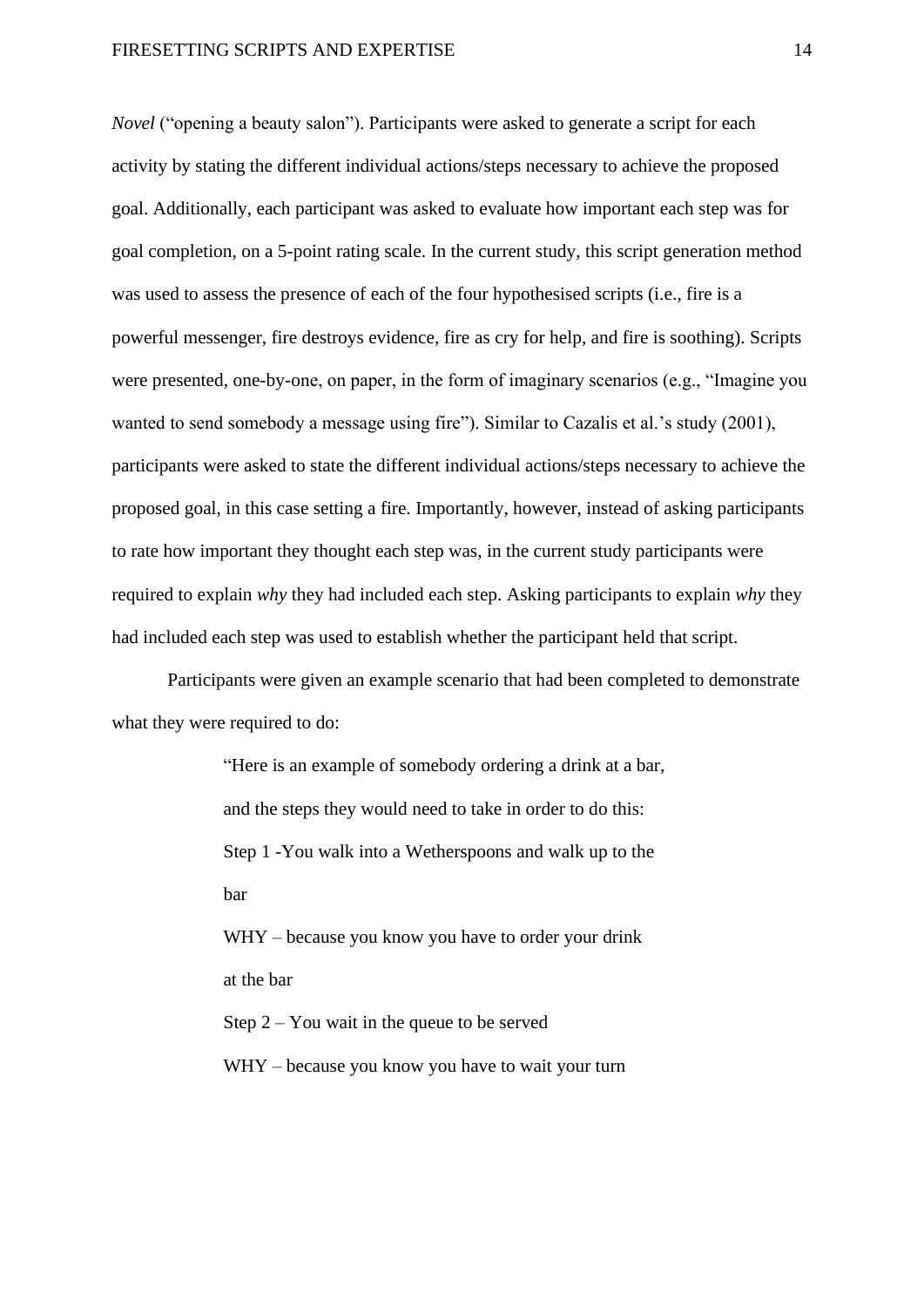Step 3 – You tell the person behind the bar what you want WHY – because you know that you have tell to them so that they can make your drink Step 4 – You pay for your drink WHY – because you know you have to pay in order to get your drink"

After being shown the example imaginary scenario participants were then presented with the four fire imaginary scenarios, representing the four scripts, for them to complete. An example response given by a participant to the imaginary scenario "Imagine you wanted to send somebody a message using fire" was:

> "*Step 1* – I would choose to set fire to their house. *Why* – Because setting fire to somebody's home means they'll get the message that you are serious. You mean business when you set someone's house on fire, you know what I mean?

*Step 2 –* I would get petrol from the garage and pour it through their letterbox.

*Why –* Using petrol means you ain't messing about. They'll get the message alright.

*Step 3* – I would light a rag and throw it through the letterbox.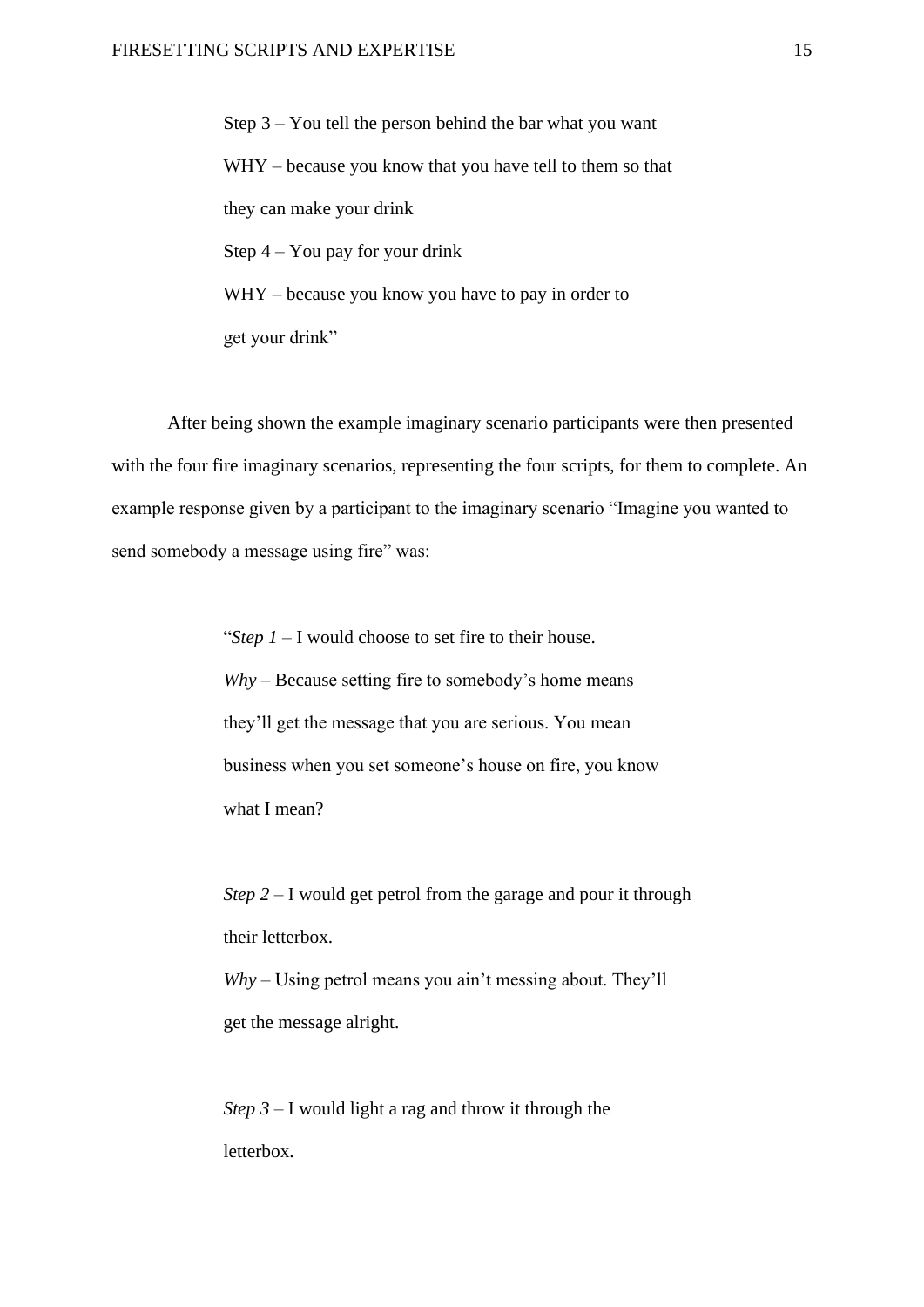*Why –* To light the petrol. Using a rag would be safer than using a lighter.

*Step 4 –* I would run away as fast as I could.

*Why –* Because I ain't getting caught for it."

This measure was scored, using scoring instructions, by two postgraduate independent raters, who were blind to participant groups. The scoring guidelines provided to raters for the scenario above were:

> "Did the participant clearly articulate that they would use fire to send a message of revenge or a warning? Did the participant clearly articulate that they thought fire was a powerful way to send a message? Did the participant endorse that using fire means the victim will get the message?"

Scoring instructions were derived from clinical experience and literature pertaining to expertise in other domains. Raters were asked to give each scenario a score of either '0' (script absent) or '1' (script present). A '0' was awarded if the participant provided no answer (i.e., they were unable to see how fire could be used in that situation), little information was given as to *why* they had included a step, or their answer was strikingly different from the guidelines for that scenario. A '1' was awarded when the participant clearly articulated why they had included each step, and it closely matched the guidelines for that scenario.

Instances of disagreement were rectified through the first author facilitating rater discussion. Each rater was asked to explain their rationale for a specific score, and then encouraged to consider the merits of the others' rationale. Raters had to come to a unanimous decision of the absence or presence of a script, although this was not possible for three cases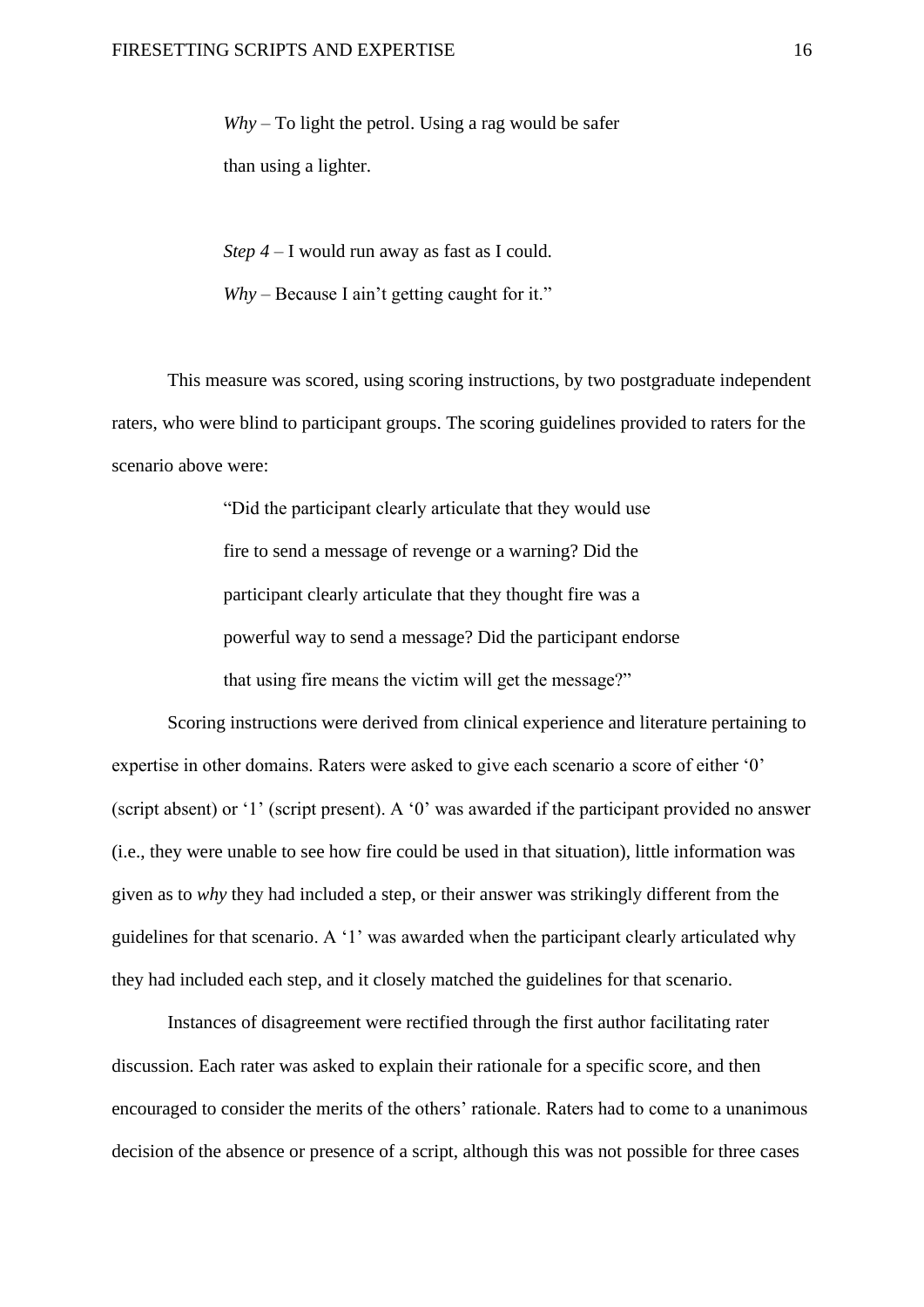$(0.6\%, n = 3 \text{ of all cases rated})$  and so the first author decided whether the script was present or absent. Then a total score, ranging from 0 to 4, was calculated for each participant by adding together the agreed score for all four imaginary scenarios. A higher score represented a higher number of scripts held by that participant. The average script score for each participant group can be seen in Table 2. According to Landis and Koch (1977), the pre discussion interrater agreement for the presence of scripts was substantial (Kappa =  $0.78$ , *p* < .001), with the post discussion level being almost perfect (Kappa =  $0.93$ ,  $p < .001$ ; see Table 2).

**Expertise Measure.** Adapted from successful measures used with burglars (Nee & Taylor, 1988; Taylor & Nee, 1988), this measure sought to tap into the firesetting expertise of participants. As scripts and expertise are hypothesised to be complimentary concepts, the scenarios mirrored the four firesetting scripts outlined earlier. Participants were presented with eight scenarios (two scenarios representing each of the four scripts), such as:

> "Imagine you have stolen a car with your friend, you've driven around in it for a while and now you have decided you need to dump it and get rid of the evidence".

Participants were required to explain *how* they would solve the scenario using fire. This was to establish the level of expertise a participant held. As Butler and Gannon (2015) hypothesise, expertise represents *how* somebody would use fire in a given situation. An example response provided by a participant was:

> "I would drive the car to a secluded location. Put a rag in the petrol cap, and then set the rag a light with a lighter".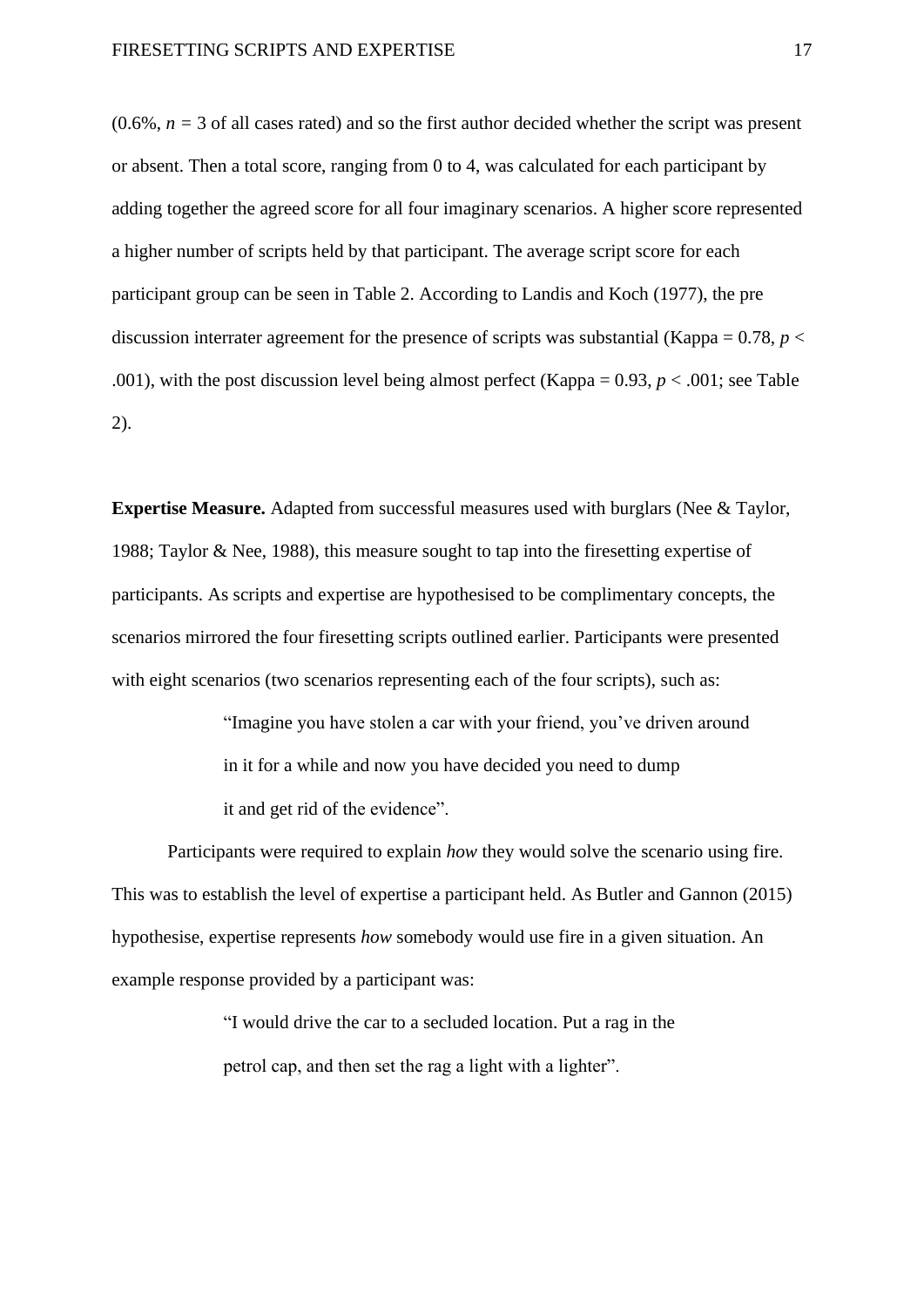The scoring instructions provided to raters were derived from clinical experience and literature pertaining to expertise in other domains. So, for the example above, the scoring instructions were:

> "Did the participant show a consideration of the location, preferably secluded? Did the participant use accelerant to increase intensity/speed of fire? Did the participant show an awareness of where they were obtaining accelerant? Did the participant make use of materials that were already present at the scene? Did the participant set fire to highly flammable material (e.g. car seats etc.)? Did the participant set multiple ignition points? Did the participant demonstrate an awareness of their own safety (e.g. using a 'wick' or trail to start fire)? Consideration of some/all of these points demonstrates a higher level of expertise".

Raters were asked to give each scenario a score between  $0 - 10$ . Whereby '0' represented no demonstration of expertise and '10' represented a very expert answer. A score of '0' was always awarded if no answer was provided. Raters were invited to use the whole length of the scale, and award a score based on how well the participant's answer matched the explanation given in the scoring instructions.

Raters were allowed to differ by a maximum of four points, as the scale ranged from 0 – 10, and as such represented a gradient approach to rating expertise. A total expertise score, ranging from 0-10, was created for each participant by averaging the two raters' scores, adding that averaged score for all 8 scenarios together, and then dividing by 8. Higher scores indicated a higher level of expertise. The average expertise score for each participant group can be seen in Table 2.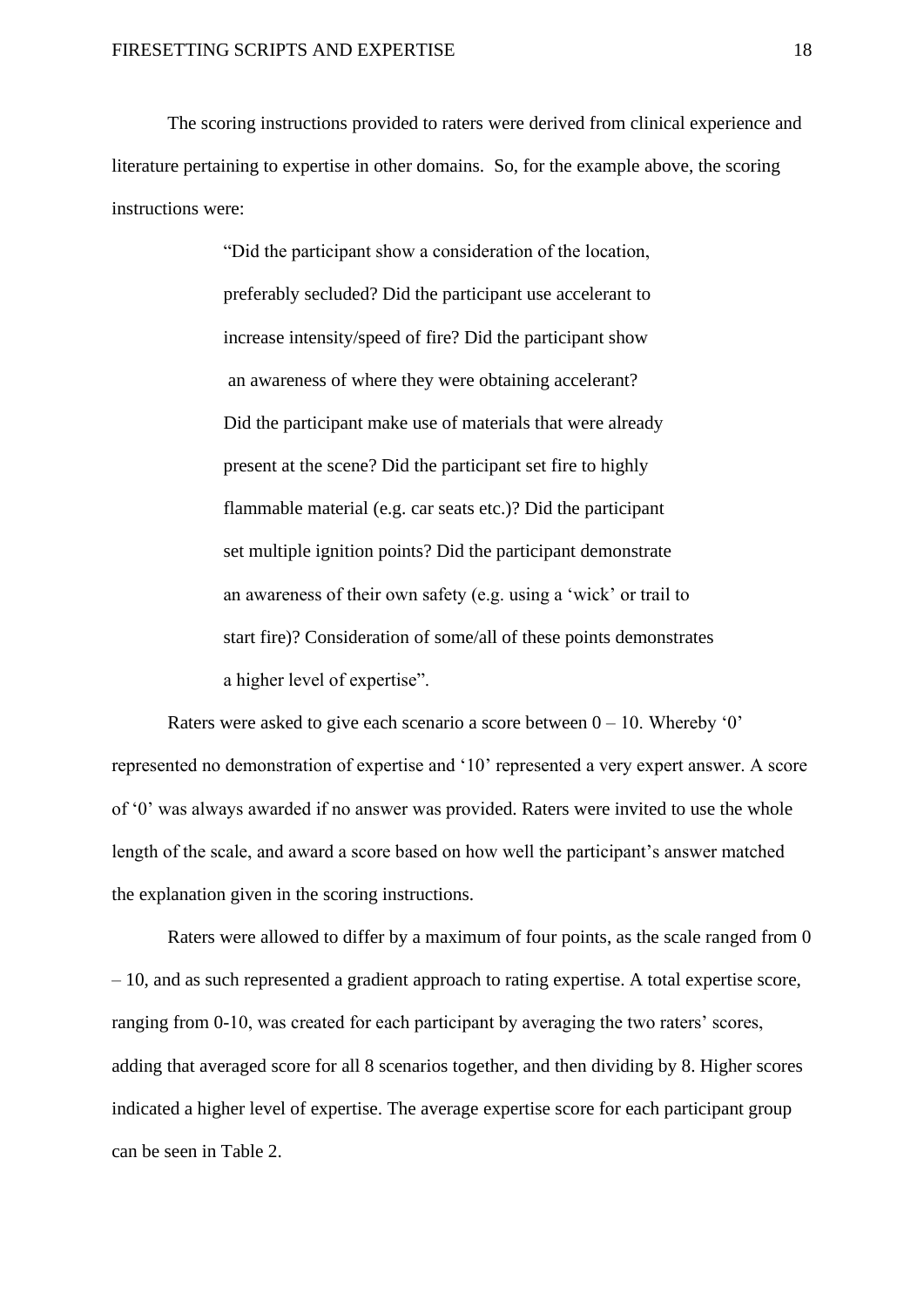Instances of disagreement regarding the expertise score, similar to the presence/absence of a script, were rectified through the first author facilitating a discussion between the two raters. Interrater agreement for the level of expertise, pre discussion (Kappa  $= .03$ ,  $p = .04$ ) and post discussion interrater agreement (Kappa = .04,  $p = .007$ ; see Table 2) was considered to be a fair level of agreement according to Landis and Koch (1977). However, given that the two raters were allowed to disagree by a total of four points without needing to amend their rating, and Kappa is sensitive to instances of invariance, the absolute level of agreement was also calculated. This was calculated by including all instances whereby raters disagreed by four or less points as agreement on a given scenario, and any instances whereby the raters disagreed by more than four points, on a given scenario, as disagreement. Pre discussion the level of agreement showed that raters agreed on 92% (*n* = 935) of all scenarios rated, and post discussion agreement showed that raters agreed on 96%  $(n = 975)$  of all scenarios rated.

#### Procedure

All participants were assessed in one-on-one sessions (lasting approximately 45 minutes) so that the first author could read aloud all study materials in order to maximise comprehension. The research was completed in an office either on the prison wing (firesetters and offender comparisons), at the fire station (FSP), or on the University campus (community comparisons). Participants provided written informed consent, key demographic information, and completed the questionnaires and imaginary scenarios. Participants were told that the study was investigating how and why firesetting behaviour occurs. Participants were told that they would be given scenarios and asked to provide some ideas about how they might solve the scenarios.

#### Ethics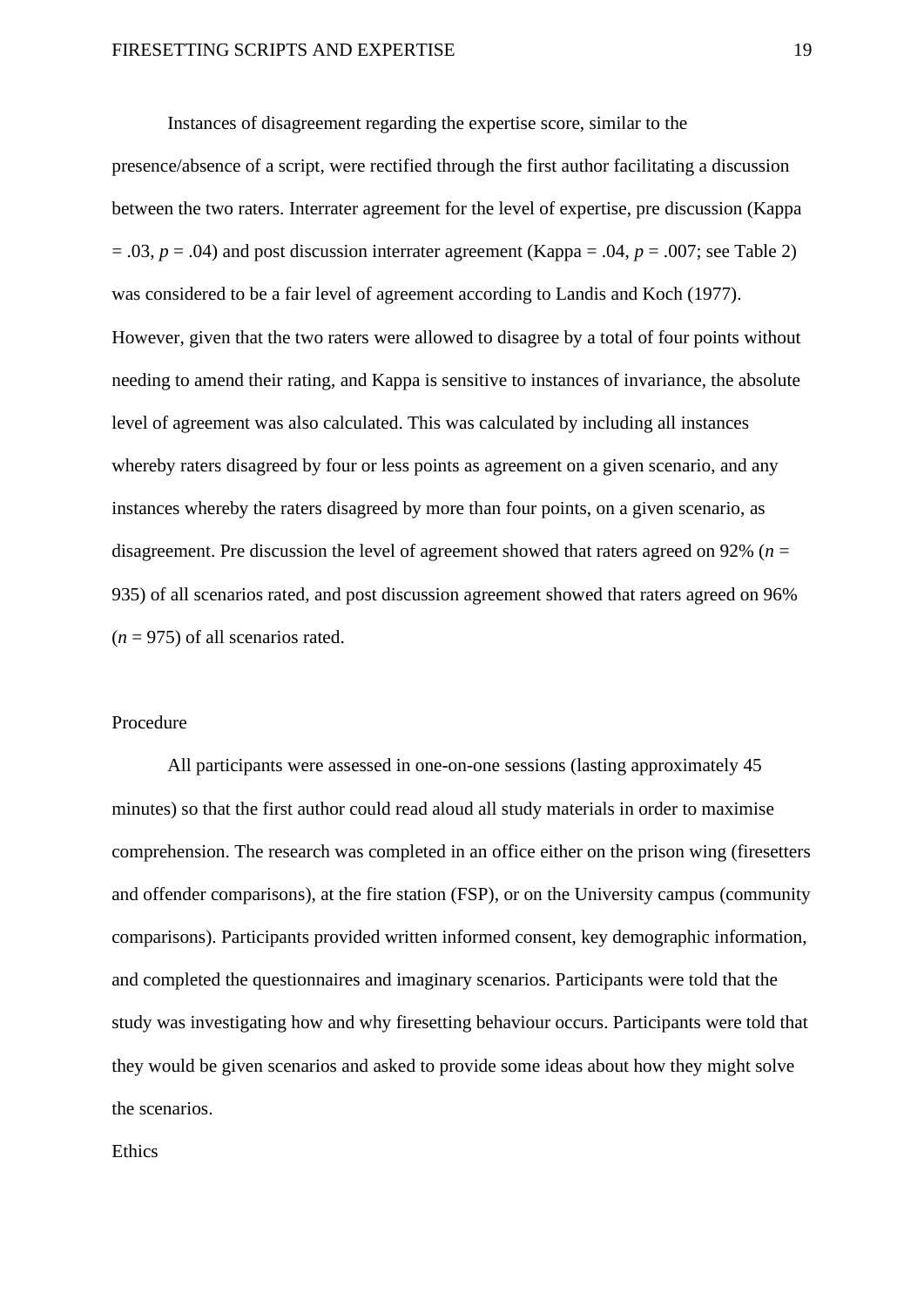The study was reviewed and approved ethically by the University Research Ethics Committee (REF 20143556). The study asked participants to suggest how they may set an imaginary fire, which could be considered to be asking participants to think in a pro-criminal manner. Therefore, all participants were fully debriefed, with emphasis placed on the negative consequences of firesetting behaviour.

#### Results

#### Analytical Approach

Although years in education differed significantly between the four groups, this variable was not correlated with any dependent variable and so was not covaried out for the forthcoming analysis<sup>2</sup>. There were no significant group differences on impression management scores across the groups  $F(3, 123) = 2.42$ ,  $p = .07$ ,  $\eta_p^2 = .06$ . Furthermore, correcting for impression management is seldom helpful since it removes variance shared with content variables (Mills, Loza, & Kroner, 2003; Uziel,  $2010$ <sup>3</sup>. Therefore, the following reported results represent scores unadjusted for the effects of impression management. Age, however, was entered as a covariate in the analysis since age of first firesetting conviction is a risk factor for repeated firesetting (Rice & Harris, 1996).

An ANCOVA, with age entered as a covariate, was conducted on the script measure with subsequent Chi-Square tests to investigate the presence or absence of the four scripts. An ANCOVA was also conducted on the expertise measure, with expertise entered as a dependent variable and age entered as a covariate. To compare scores on the Four Fire Factor Scales (Ó Ciardha et al., 2014), and establish the presence of firesetting scripts and expertise, differences between participant groups (i.e., firesetters, offender comparisons, FSP, and

<sup>&</sup>lt;sup>2</sup> Repetition of the forthcoming analysis with years in education entered as a covariate did not alter the results. <sup>3</sup> Nevertheless, repetition of the forthcoming analysis with Impression Management entered as a covariate did not alter the results.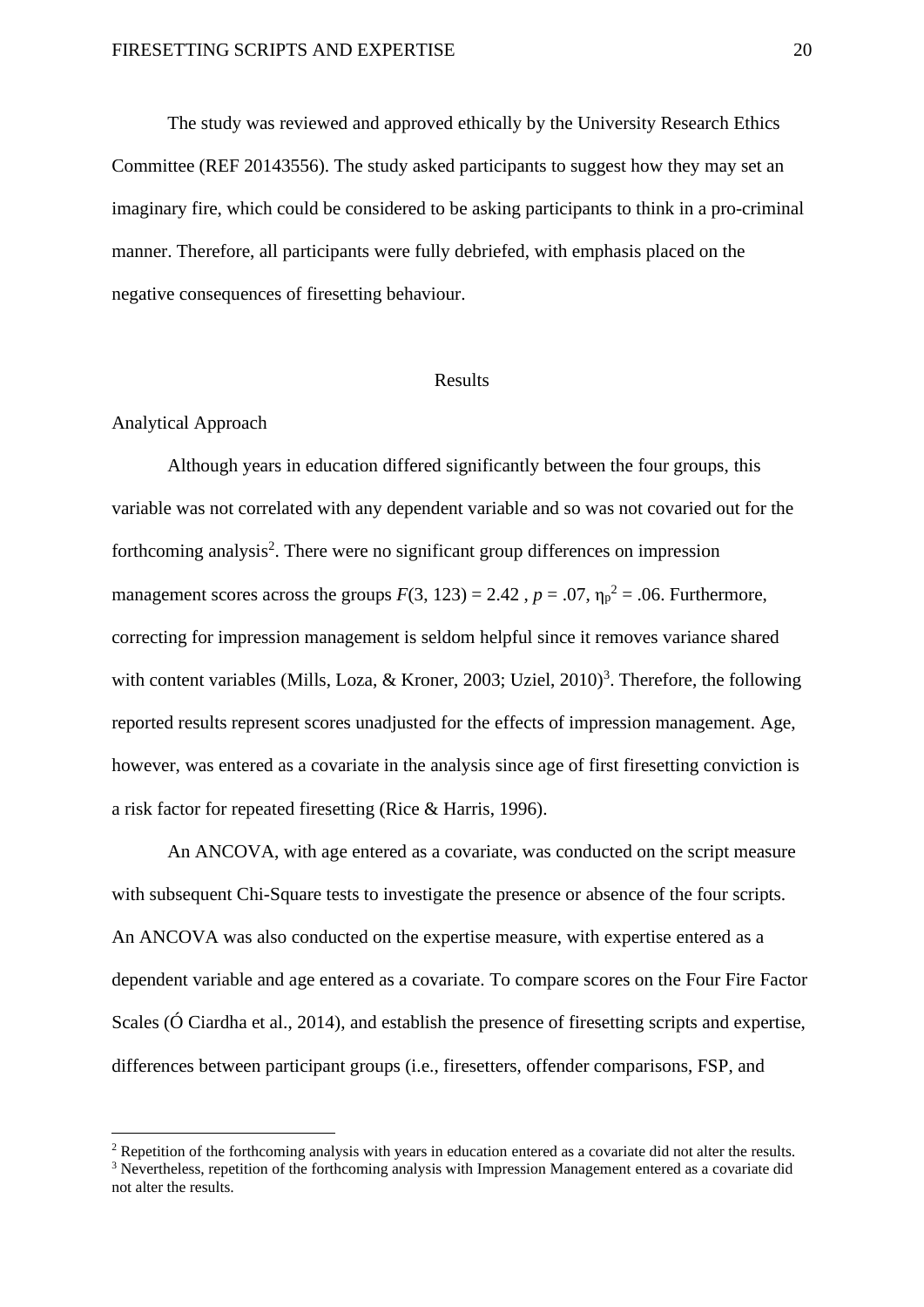community comparisons) were examined using a multivariate analysis of

covariance (MANCOVA) with follow up univariate analyses of covariance (ANCOVAs), as well as separate ANCOVAs, and Chi-Square tests of independence. Finally, to investigate the relationship between scripts, expertise, and the Four Fire Factor Scales, zero order correlations were conducted along with two multiple regressions. Four Fire Factor Scales that were significantly correlated with scripts and expertise scores were entered simultaneously as predictors and the number of scripts and expertise as separate dependent variables. Scripts

Analysis of the total script score using an ANCOVA, with age entered as a covariate, as hypothesised, revealed a significant group effect,  $F(3,122) = 7.97$ ,  $p < .001$ ,  $\eta_p^2 = .16$ . However, age was not a significant covariate,  $F(1,122) = .01$ ,  $p = .91$ ,  $\eta_p^2 = .00$ . Subsequent post hoc comparisons, using Bonferroni adjusted alpha levels, revealed that firesetters were rated to hold significantly more scripts than both offender comparisons ( $p < .001$ ,  $d = 0.94$ ) and community comparisons ( $p < 0.02$ ,  $d = 0.75$ ). FSP could not be differentiated from firesetters on scripts and only held significantly more scripts than offender comparisons (*p*   $< 0.01, d = 0.95$ .

In order to establish which scripts may be driving the significant group effect, Chi-Square tests of independence were conducted to establish the presence or absence of the four scripts across firesetters, offender comparisons, FSP, and community comparisons. A significant association was found between groups and the presence of the fire is a powerful messenger script  $\chi^2$  (1, *N* = 127) = 18.94, *p* <.001,  $\varphi c = 0.39$ . Post-hoc testing using adjusted z scores and Bonferroni adjusted alpha levels highlighted that firesetters were rated as holding the script more often than expected by chance  $(p < .05)$ . Whilst a significant association was also found between groups and the presence of the fire destroys evidence script,  $(p = .03, )$ Freeman-Halton-Test), post hoc analysis could not identify any differences, likely due to the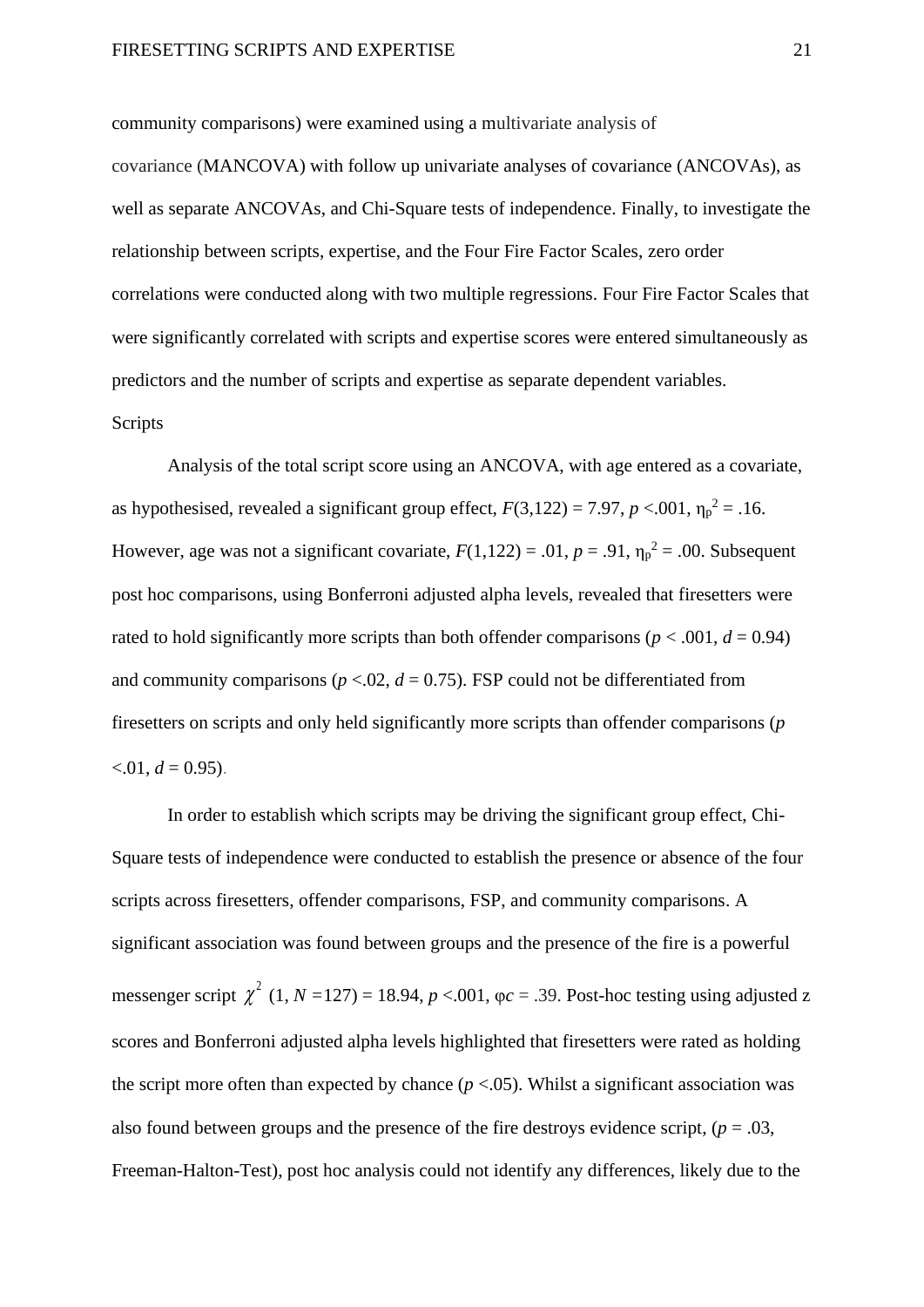conservativism of the applied Bonferroni correction. Examination of the data, however, suggested that FSP held higher numbers of scripts than expected by chance in this area (expected  $n = 31.9$ , observed  $n = 34$ ).

A significant association was also found between groups and the presence of the fire as a cry for help script  $\chi^2$  (1, *N* = 127) = 7.77, *p* = .05,  $\varphi c$  = .39. Whilst, post hoc analysis could not pinpoint the source of the association, this is, again, likely due to the conservativism of the applied Bonferroni correction. Examination of the data, however, suggested that firesetters and FSP held higher numbers of scripts than expected by chance in this area (expected  $n = 9.1$ , observed  $n = 13$ ; expected  $n = 9.1$ , observed  $n = 12$  respectively).

No significant association was found between groups and the presence of the fire is soothing script,  $\chi^2$  (3, *N* = 127) = 7.24, *p* = .07,  $\varphi c = .24$ . Expertise

Analysis of the presence of expertise using an ANCOVA, with age entered as a covariate, revealed a significant group effect,  $F(3,122) = 25.37$ ,  $p < .001$ ,  $\eta_p^2 = .38$ . However, age was not a significant covariate,  $F(3,122) = .03$ ,  $p = .87$ ,  $\eta_p^2 = .00$ . Subsequent post hoc comparisons, using Bonferroni adjusted alpha levels, revealed that firesetters held a greater level of expertise relative to offender comparisons ( $p < .001$ ,  $d = 1.40$ ) and community comparisons ( $p < .001$ ,  $d = 1.05$ ). Similarly, FSP also had a greater level of expertise than both offender comparisons ( $p < .001$ ,  $d = 1.99$ ) and community comparisons ( $p < .001$ ,  $d =$ 1.59).

#### The Four Fire Factor Scales

Analysis of the Four Fire Factor Scales using a MANCOVA revealed a significant group effect  $F(12, 363) = 5.34$ ,  $p < .001$ ; Pillai's Trace= .45  $\eta_p^2 = .15$ . Age,  $F(4, 119) = 5.21$ ,  $p \le 0.001$ ; Pillai's Trace = 0.15,  $\eta_p^2$  = .15 was a significant covariate. Univariate analyses,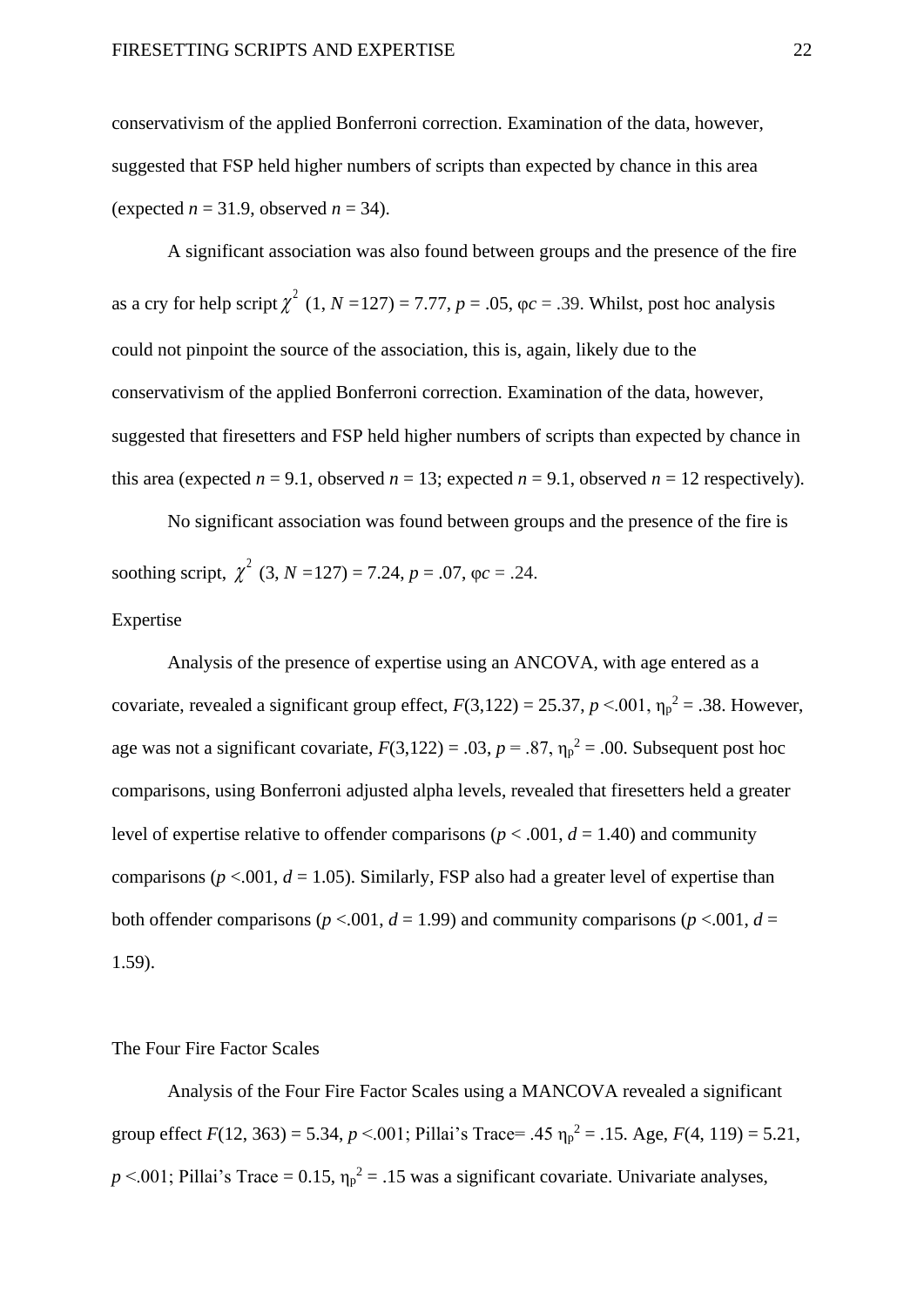controlling for age, revealed a significant effect of group on the extent to which participants identified with fire,  $F(3, 122) = 14.71$ ,  $p < .001$ ,  $\eta_p^2 = .27$ , levels of serious fire interest,  $F(3, 122) = 14.71$ ,  $p < .001$ ,  $\eta_p^2 = .27$ , levels of serious fire interest,  $F(3, 122) = .001$ 122) = 4.09,  $p < 0.01$ ,  $\eta_p^2 = 0.09$ , and perceived fire safety awareness,  $F(3, 122) = 4.42$ ,  $p < 0.01$ ,  $\eta_p^2$  = .10. However, contrary to predictions, there was no significant effect of group on viewing firesetting as normal,  $F(3, 122) = .86$ ,  $p = .47$ ,  $\eta_p^2 = .02$ .

Subsequent post hoc comparisons, with Bonferroni adjusted levels revealed that it was FSPs who identified with fire more than fire setters ( $p = .001$ ,  $d = 0.94$ ), offender comparisons  $(p < .001, d = 1.58)$ , and community comparisons  $(p = .001, d = 1.02)$ . Firesetters' identification with fire was not significantly different from offender or community comparisons. Furthermore, whilst there was a significant group difference in levels of serious fire interest, subsequent post hoc comparisons failed to demonstrate the source of this difference although both firesetters and FSP demonstrated an elevated level of serious fire interest compared to offender comparisons and community comparisons of medium effect (*d*s .55 to .78).

Finally, FSP had significantly higher levels of self-reported fire safety awareness than firesetters ( $p < .05$ ,  $d = 0.58$ ) and community comparisons ( $p < .01$ ,  $d = 0.86$ ), but there was no significant difference between FSP and offender comparisons. Firesetters did not display significantly lower levels of fire safety awareness relative to the offender or community comparisons.

The Relationship between Fire Factors, Scripts, and Expertise

Regression analyses were conducted to identify which of the factors on the Four Fire Factor Scales were able to predict the presence of scripts and expertise. Prior to conducting the regression analyses, zero order correlations were examined (see Table 3). The number of scripts held was significantly associated with Identification with Fire  $(p < 0.01)$ , and Serious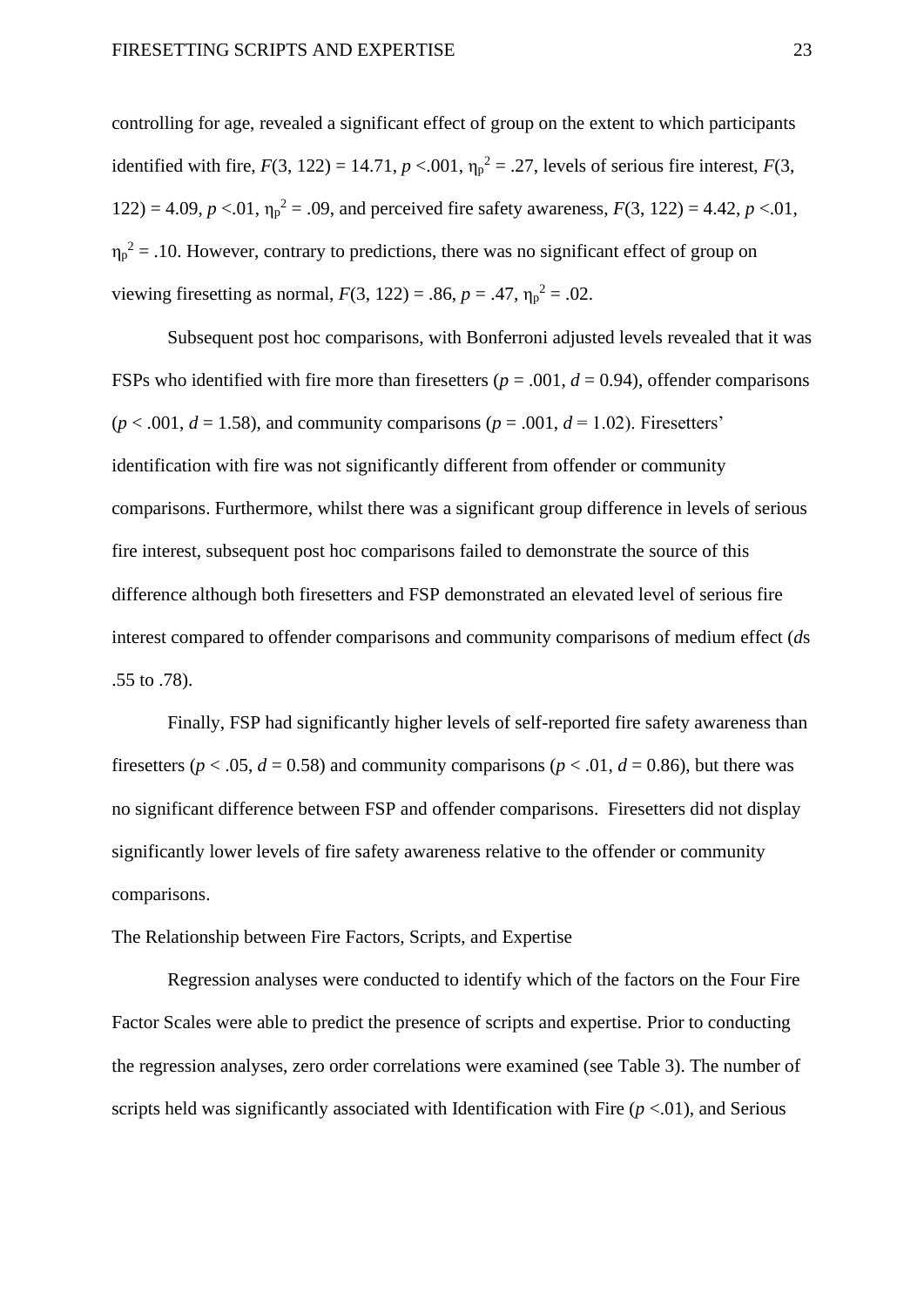Fire Interest  $(p < .05)$ . Furthermore, level of expertise was also significantly associated with both Identification with Fire  $(p < 0.01)$  and Serious Fire Interest  $(p < 0.01)$ .

In two subsequent multiple regression analyses, Identification with Fire and Serious Fire Interest were entered simultaneously as predictors with number of scripts and expertise as separate dependent variables. With regards to scripts, Identification with Fire and Serious Fire Interest together accounted for 40% of the variance in script score,  $F = 11.64$ ,  $p < .001$ . Identification with Fire (β = .36,  $t = 4.13$ ,  $p < .001$ ) was the only significant independent predictor of the script scores. In relation to expertise, Identification with Fire and Serious Fire Interest together accounted for 49.4% of the variance in expertise score,  $F = 20.04$ ,  $p < .001$ . Both Serious Fire Interest ( $\beta$  = .22,  $t$  = 2.74,  $p$  <.01) and Identification with Fire ( $\beta$  = .38,  $t = 4.69$ ,  $p < .001$ ) were significant independent predictors of the level of expertise.

#### Discussion

Consistent with previous research in the areas of offending scripts and expertise (Brookman, 2015; Casey, 2015; Cornish, 1994; Day & Bowen, 2015; Gagon, 1990; Huesmann, 1988; Huesmann & Eron, 1984; Nee, 2015; Ó Ciardha, 2015; Topalli, 2005; Topalli, Jacques, & Wright, 2015; Vieraitis, Copes, Powell, & Pike, 2015; Ward & Hudson, 2000; Ward & Siegert, 2002) firesetters, relative to both offender and community comparisons, reported increased fire-related cognitive and behavioural efficacy. When compared to both offender and community comparisons, firesetters held higher levels of fire supportive scripts, and were rated as being more expert in fire misuse. The inclusion of a FSP comparison group was particularly important in this study since it showed that pro-social individuals who work with fire regularly hold a similar profile (although FSP remained indistinguishable from offender comparisons on total number of scripts). These findings are the first to suggest that both those who misuse fire and those who interact with it pro-socially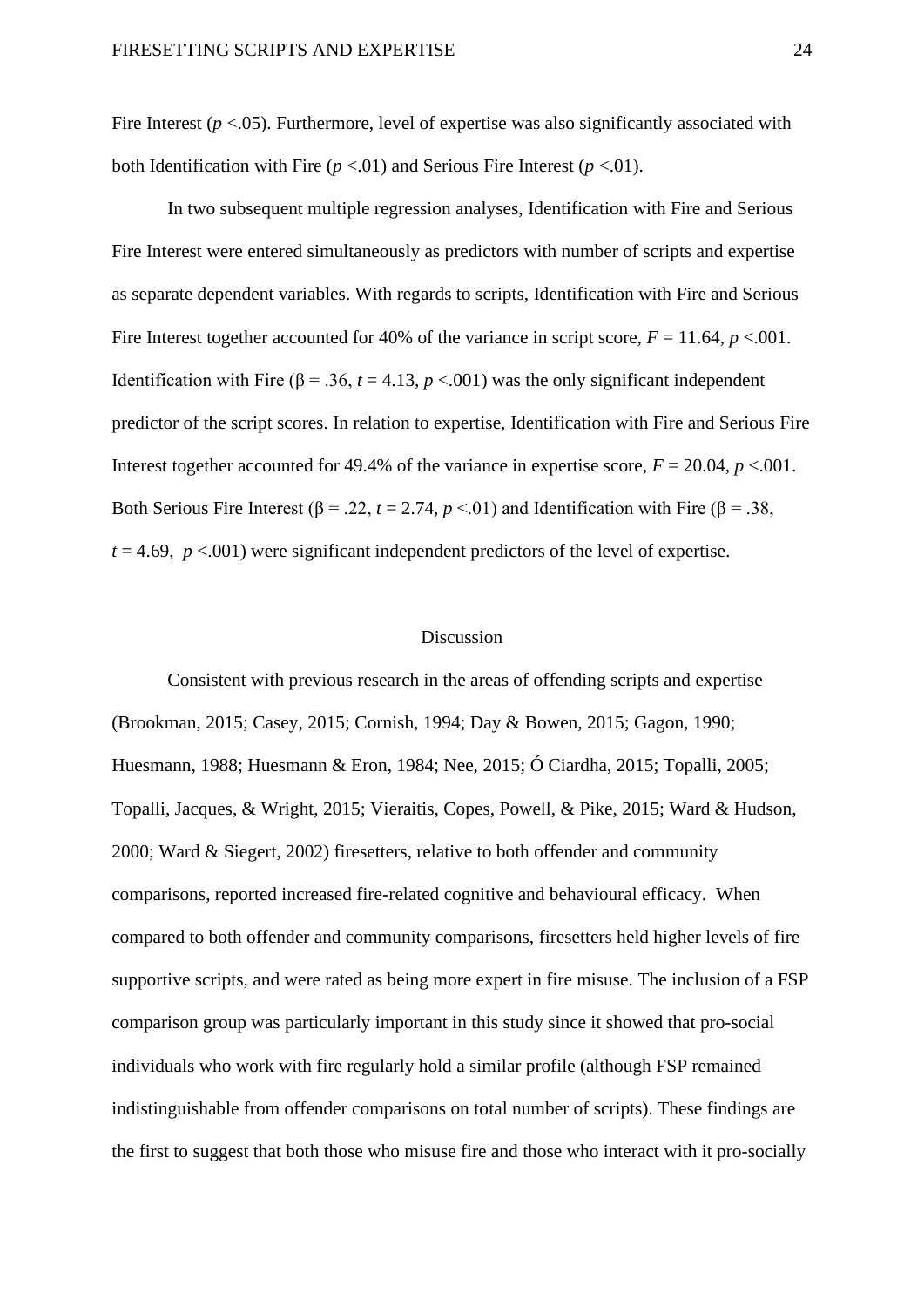exhibit cognitive and behavioural characteristics associated with the presence of fire-related scripts and expertise. For the firesetters in this study, script knowledge appeared to revolve around fire being a powerful tool or using fire as a cry for help. For FSP, script knowledge appeared to be concentrated in the areas of fire destroying evidence and fire being used as a cry for help. These differences may reflect variations in the knowledge gained in relation to these scripts (e.g., FSP may have learnt more about fire's destructive properties and have attended large numbers of 'cry for help' firesetting incidents). Furthermore, FSP are likely to have learnt *about* these scripts since—to our knowledge—these FSP did not hold first-hand experience of misusing fire themselves. This suggests that future methods developed to examine the existence of scripts need to develop more sophisticated ways of differentiating between scripts used to guide one's own behaviour and scripts used to guide others' behaviour (i.e., 'self' versus 'other' scripts). With regards to expertise, Nee and Ward (2015) propose that expertise refers to "cognitive processes and consequent behaviour that are demonstrably superior to those new to a given domain and are based on considerable experience and honing of skills over time" (p. 2). FSP are likely to have accumulated considerable amounts of training and direct experience of dealing with the complexities of various fires (e.g., accelerant use, multiple ignition points). When considering the concept of avoiding detection within firesetting expertise, FSP, especially those involved in fire investigation, will also have a wealth of first-hand experience in investigating fires and the methods used to avoid detection. Thus, it is perhaps unsurprising that FSP also appear to have stored highly retrievable information on firesetting in their long-term memory.

Surprisingly, relative to previous research in the area of firesetting (e.g., Gannon et al., 2013; Ó Ciardha et al., 2014), we did not find clear evidence of firesetters scoring significantly higher than offender and community comparisons on fire factors such as identification with fire, serious fire interest, or normalisation of fire. We also did not find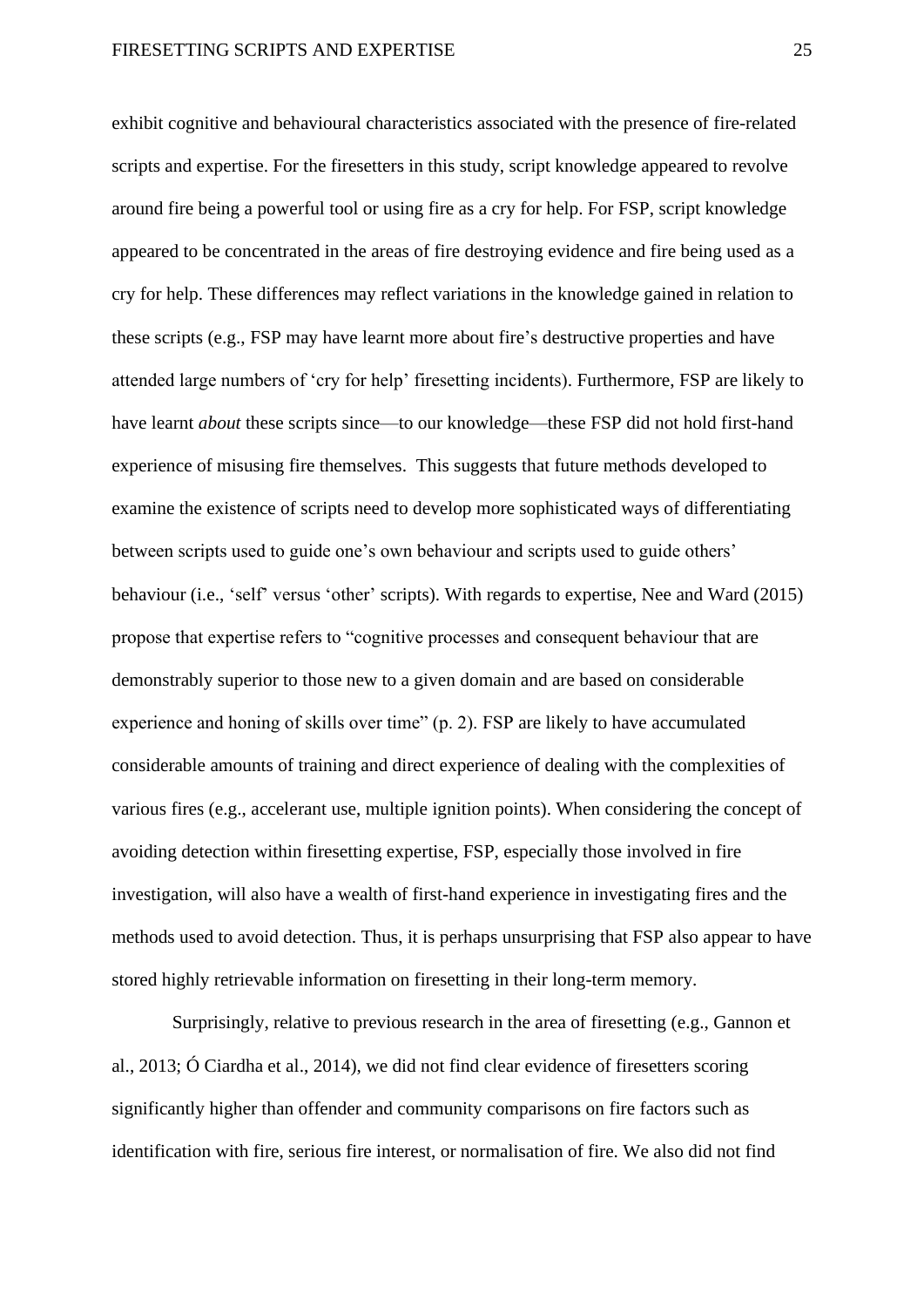#### FIRESETTING SCRIPTS AND EXPERTISE 26

firesetters to be particularly deficit in the area of fire safety awareness relative to these groups. This is surprising, although for serious fire interest we did note that the Bonferroni correction applied may have been conservative since firesetters did endorse higher levels of serious fire interest and the size of this effect was medium. Perhaps most surprising, however, was the fact that the FSP not only scored significantly higher than all groups on their identification with fire, but they also scored similarly to the firesetters on the serious fire interest subscale. As hypothesised, however, FSPs' fire safety awareness was superior relative to both firesetters and community comparisons. It is impossible to determine whether the FSP in this study were drawn to the profession because of an identification or interest in fire, or whether these factors developed or further developed as a result of their occupation. Certainly, exposure to fire and fire safety principles on a daily basis are likely to account for FSPs' elevated levels of identification with fire and superior levels of perceived fire safety awareness.

Taken as a whole, our research shows that fire-related variables are not sufficient for explaining deliberate firesetting behaviour; supporting theoretical approaches suggesting that firesetters have multiple psychological vulnerabilities that contribute to an act of firesetting (e.g., Gannon et al.'s, 2012 Multi-Trajectory Theory of Adult Firesetting [M-TTAF]). Using the M-TTAF, it is plausible to suggest that FSP lack the volume and intensity of other vulnerabilities (e.g., intimacy problems, coping deficits) that interact with fire variables such as identification with fire to produce fire misuse. This suggests that practitioners can be optimistic when treating individuals who identify with fire. This aspect, alone, need not translate into destructive firesetting behaviour. In this respect, tackling other apparent vulnerabilities for firesetting and examining other ways of satisfying identification with fire may be key.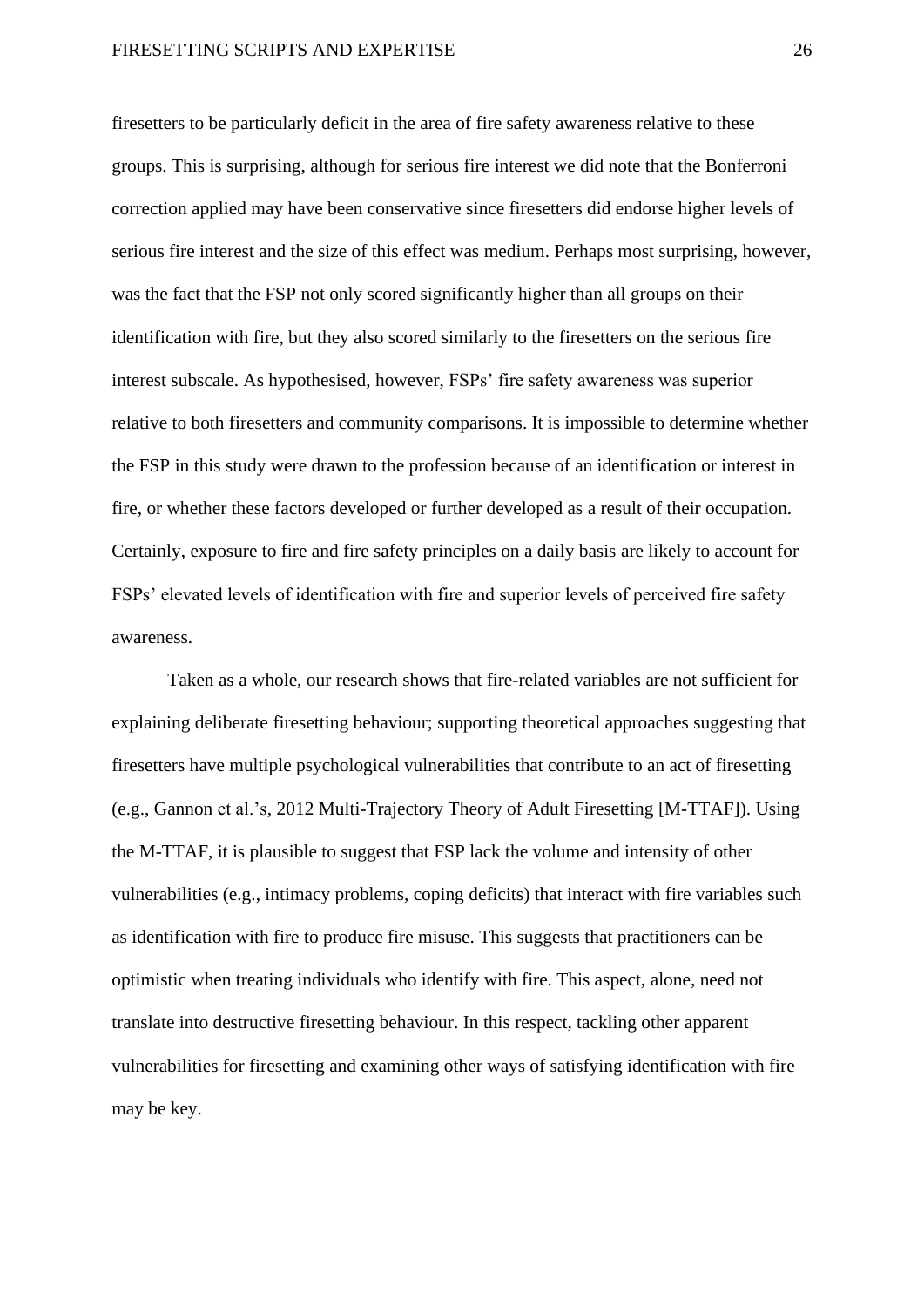Finally, our research highlighted that there was a relationship between the fire factor scale (i.e., serious fire interest and identification with fire) and scripts and expertise. Namely, scripts were predicted by the extent to which an individual identified with fire, and expertise was predicted by both serious fire interest and identification with fire. Furthermore, the amount of variance in scripts and expertise explained was relatively high (40% and 49.4% respectively). The idea that identification with fire was able to predict both scripts and expertise is consistent with Butler and Gannon's (2015) conceptualisations of these concepts. Scripts are proposed to act as behavioural guides, explaining why somebody may use fire in a given situation. Therefore, it is reasonable to suggest, in line with research in clinical psychology regarding the development of behaviour (e.g., social learning theory, classical conditioning, attachment theory; Bandura, 1977; Bowlby, 1969, 1973; Schachtman & Reilly, 2011) that individuals who hold higher levels of identification with fire would develop more scripts about its use. Second, expertise refers to a superior ability in a given domain developed through engaging in many hours of deliberate practice. Thus, such engagement is highly likely to occur as a result of higher levels of fire identification and serious fire interest.

The results of these novel studies should be interpreted with caution for two main reasons. First, the scenarios used to examine scripts and expertise required participants to engage in hypothetical activities, which are substantially different from actual behaviour and could be perceived as being transparent. Nevertheless, the measures employed were adapted from previously successful methodologies used to study these concepts (Cazalis et al., 2001; Nee & Taylor, 1988; Taylor & Nee, 1988). The replication and extension of these findings is crucial. Implicit measures in which firesetters and non-firesetters are unknowingly timed when selecting and choosing the items needed to start a fire could be illuminating.

Second, the current study only included adult male participants. Therefore, the scripts and expertise that are evident within this sample may not be applicable to other types of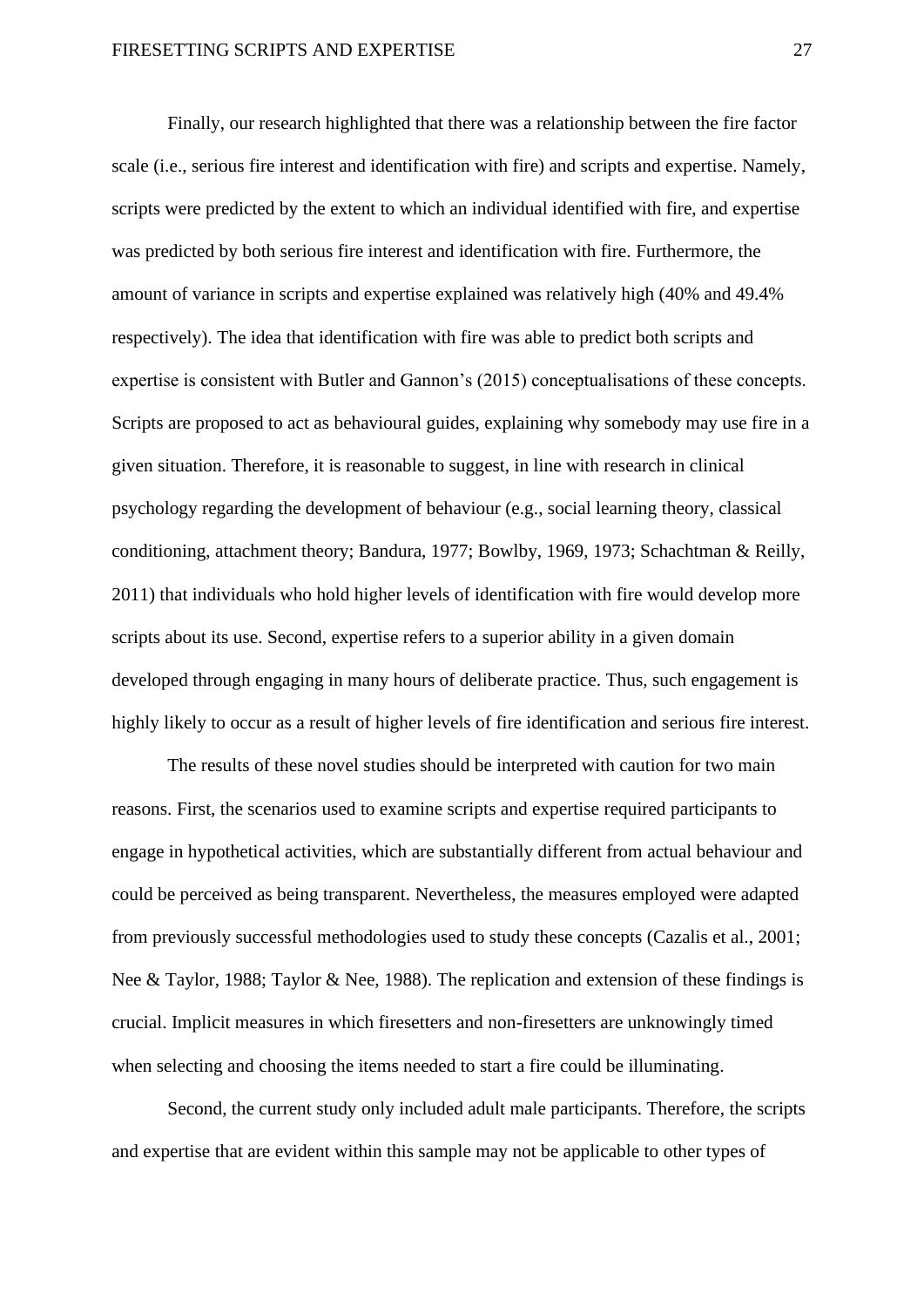#### FIRESETTING SCRIPTS AND EXPERTISE 28

firesetters (e.g., female or mentally disordered firesetters). However, the results show promise; suggesting that firesetters do hold scripts and demonstrate expertise at a greater level than that of non-firesetting offenders. Consequently, we can begin to suggest that these concepts may not merely be the result of general criminality, but are in fact specific to firesetters and those who work closely with them (i.e., FSP).

A further limitation of this study was that the presence of a gradient of expertise as proposed by Nee and Ward (2015) and number of scripts held is determined by previous firesetting convictions/history for firesetters or years of service for FSP. That is to say would one-time firesetters or FSP with fewer years of experience hold less scripts and demonstrate less expertise than those firesetters who have set multiple fires or FSP with more years of service, where a higher number of scripts and superior level of expertise would be expected? This would be important to investigate in any future research.

A final limitation relates to the questionable reliability exhibited on the fire safety awareness and normalisation of firesetting subscales of the Four Fire Factor Scale (Ó Ciardha et al., 2016). However, further analysis showed that this might have been due to FSP answering in a way that contravened expected responses. For example, with regards to the Firesetting Safety Awareness subscale, most FSP answered 'strongly disagree' to the item 'Parents should spend money on buying a fire extinguisher'. Presumably, this is because FSP would argue that civilians should not attempt to fight the fire. However, the general assumption of the public (and of this scale) is that it would be beneficial to have a fire extinguisher in one's home. Such contradictions in responding may well account for the poor reliability of these scales.

In summary, the results of this study provide initial evidence to suggest that firesetters hold specific fire-related scripts and expertise that should be considered when assessing and treating firesetters within secure establishments. Our findings regarding FSPs' elevated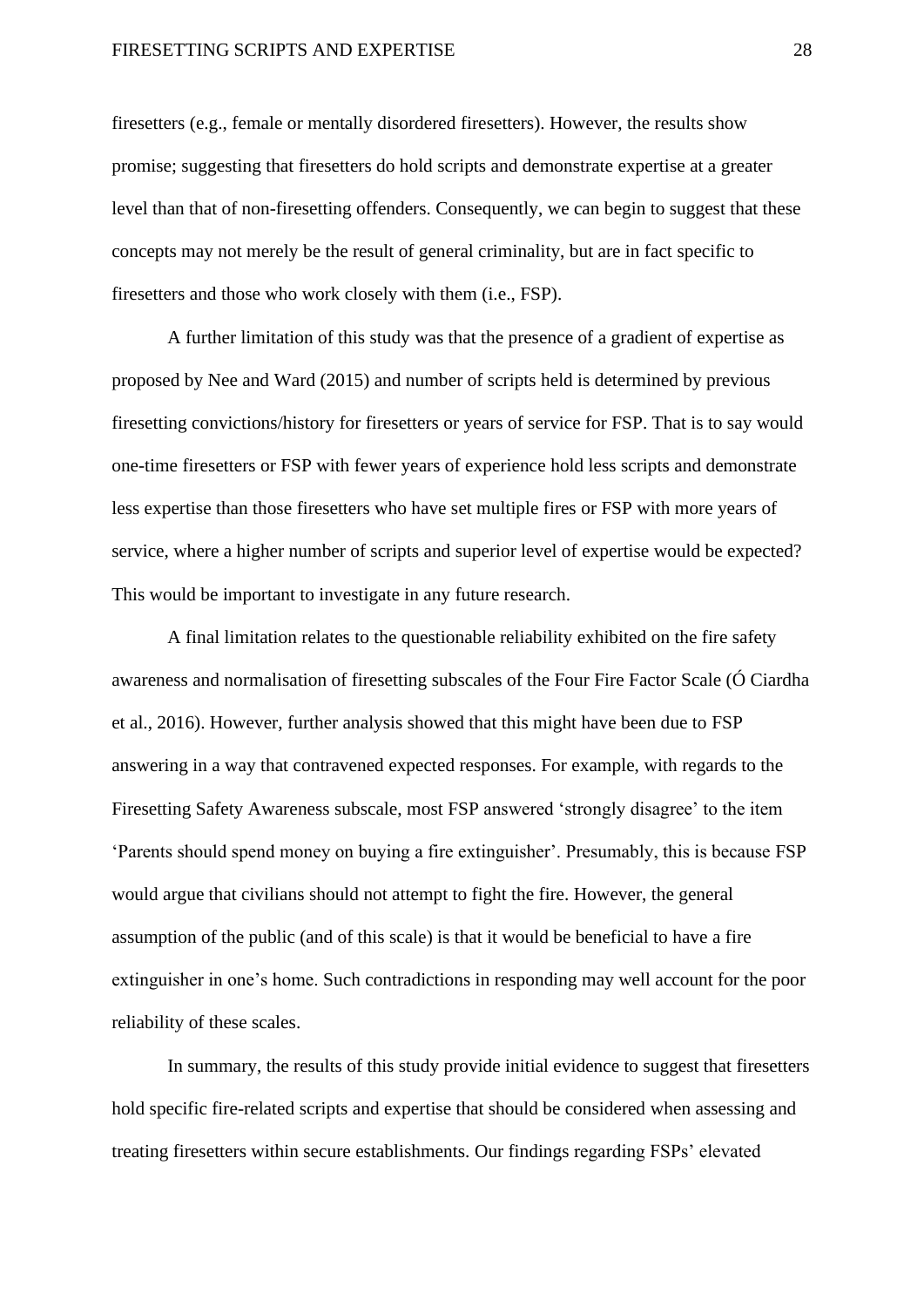#### FIRESETTING SCRIPTS AND EXPERTISE 29

scripts, expertise, and fire factors are also tantalising. These results suggest that future research should employ comparison groups such as FSP and examine the key factors that distinguish these individuals from those who misuse fire deliberately. Whatever the case, our results suggest that practitioners can be optimistic when treating individuals who hold high levels of fire-relevant variables since this aspect, alone, need not translate into destructive firesetting behaviour.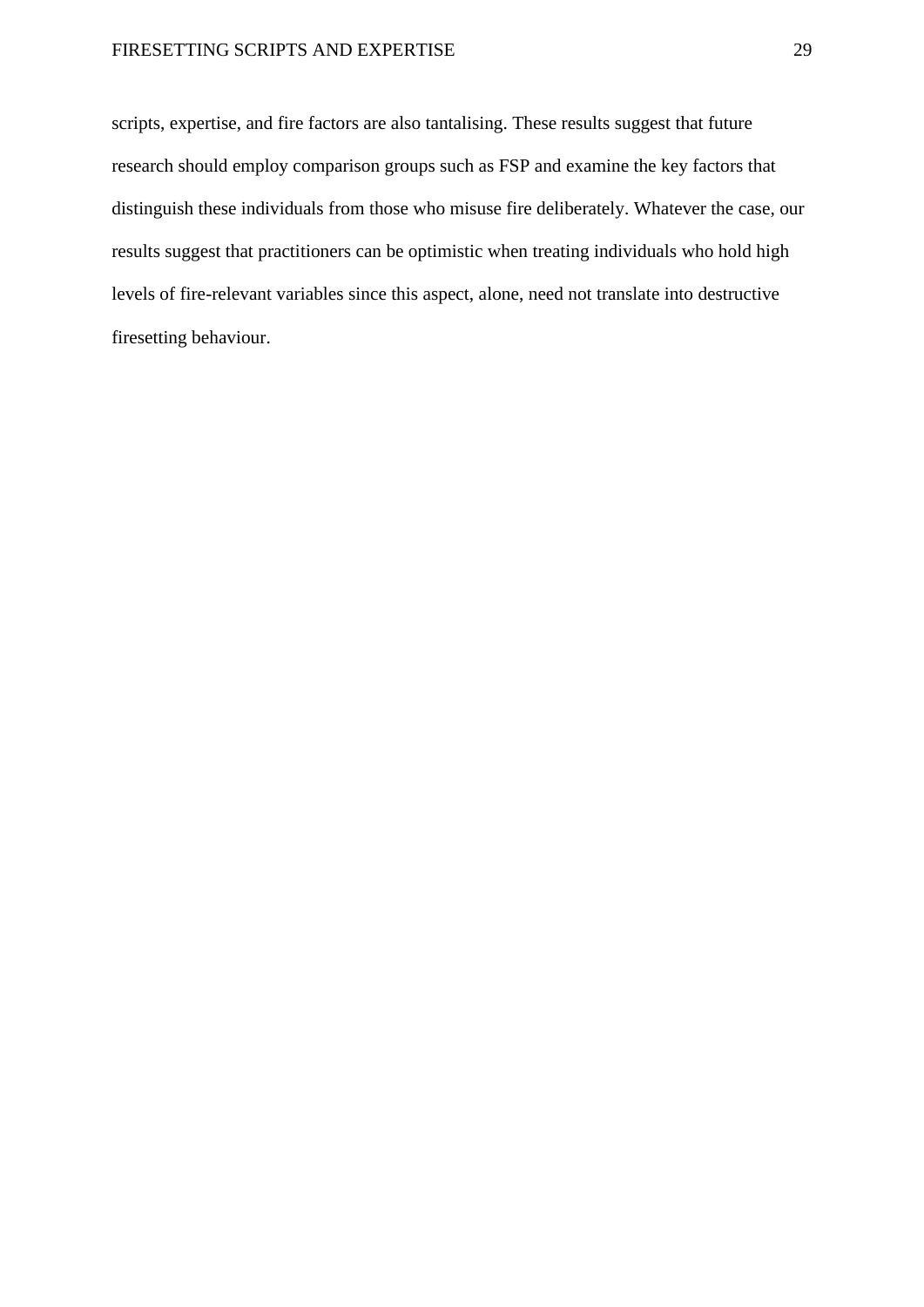### Running head: FIRESETTING SCRIPTS AND EXPERTISE

#### Table 1. *Demographic Information*

| Variable                             | Firesetter    | Offender      | Fire Service    | Community     | F(3, 120)             |
|--------------------------------------|---------------|---------------|-----------------|---------------|-----------------------|
|                                      |               | Comparison    | Personnel (FSP) | Comparison    | $\chi^2$ (3, N = 127) |
|                                      | $N = 34$      | $N = 34$      | $N = 34$        | $N = 25$      |                       |
|                                      |               |               |                 |               | $\chi^2(1, N=68)$     |
| Age (Years) $M(SD)$                  | 35.41 (10.77) | 37.03 (12.05) | 43.68 (7.46)    | 37.44 (15.31) | $3.41*$               |
| Formal Education (Years)<br>M(SD)    | 9.24(3.46)    | 10.09(3.31)   | 12.09(1.46)     | 14.16(3.28)   | 15.87**               |
| Ethnicity                            |               |               |                 |               |                       |
| White UK/Irish $\%$ ( <i>n</i> )     | 82.4 (28)     | 58.8 (23)     | 97.10(33)       | 96.00(24)     | $21.52**$             |
| BAME % $(n)$                         | 17.60(6)      | 41.20(14)     | 2.90(1)         | 4.00(1)       |                       |
| <b>Engagement with Mental Health</b> |               |               |                 |               |                       |
| Services                             |               |               |                 |               |                       |
| Yes % $(n)$                          | 79.40 (27)    | 20.60(7)      | 20.60(7)        | 8.00(2)       | 44.32**               |
| No % $(n)$                           | 20.60(7)      | 79.40 (27)    | 79.40 (27)      | 92.00(23)     |                       |
| Ever Attended Offender               |               |               |                 |               |                       |
| <b>Behaviour Programmes</b>          |               |               |                 |               |                       |
| Yes % $(n)$                          | 82.40 (28)    | 76.50(26)     |                 | -             | .36                   |
| No % $(n)$                           | 17.60(6)      | 23.50(8)      |                 |               |                       |

\**p* < .05 \*\**p* < .001

Note. Participants' engagement with mental health services was measured by asking participants "Have you ever engaged with mental health services before?".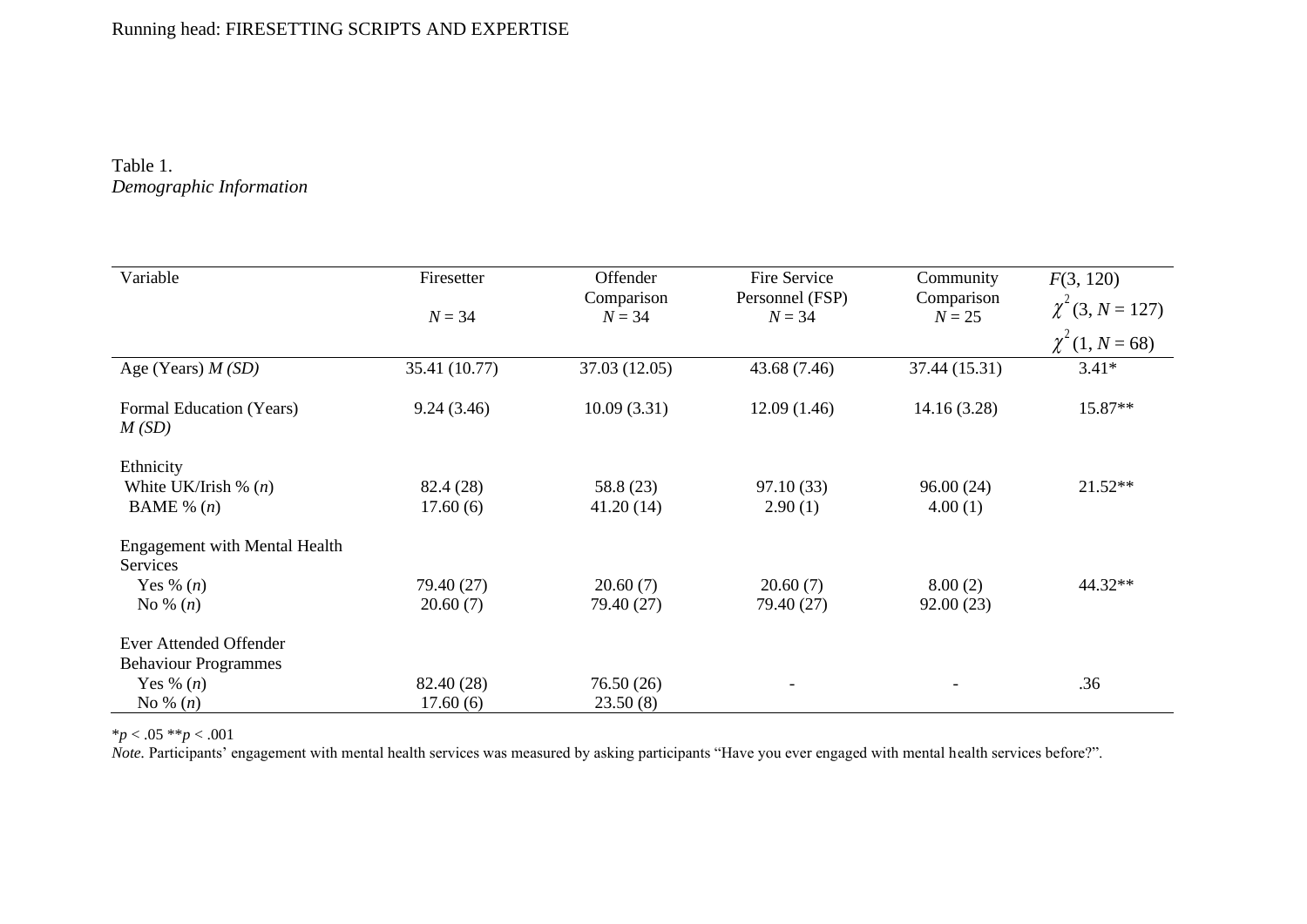|                      | Comparison                     | Personnel                      | Comparison                                      |                                              |                                   |                              |
|----------------------|--------------------------------|--------------------------------|-------------------------------------------------|----------------------------------------------|-----------------------------------|------------------------------|
| $N = 34$             | $N = 34$                       |                                |                                                 |                                              |                                   |                              |
| M(SD)                | M(SD)                          | M(SD)                          | M(SD)                                           | F(3, 120)                                    | $\alpha$                          | $\boldsymbol{\mathcal{K}}$   |
|                      |                                |                                |                                                 |                                              |                                   |                              |
|                      |                                |                                |                                                 |                                              |                                   |                              |
|                      |                                |                                |                                                 |                                              |                                   |                              |
|                      |                                |                                |                                                 |                                              |                                   |                              |
|                      |                                |                                |                                                 |                                              |                                   |                              |
| $18.56(1.07)^{b}$    | 14.61 $(1.06)^{b}$             | $24.70(1.08)^{a}$              | $18.40(1.23)^{b}$                               | $14.71***$                                   | .84                               |                              |
|                      |                                |                                |                                                 |                                              |                                   |                              |
| 11.99(.76)           | 9.20(.75)                      | 12.09(0.77)                    | 9.42(.88)                                       | $4.09*$                                      | .82                               | $\qquad \qquad \blacksquare$ |
|                      |                                |                                |                                                 |                                              |                                   |                              |
| 18.32(0.70)          | 16.94(.69)                     | 17.83(0.71)                    | 17.07(.80)                                      | .86                                          | .60                               |                              |
|                      |                                |                                |                                                 |                                              |                                   |                              |
| $10.76$ $(.46)^{bc}$ | $10.08$ $(.45)^{abc}$          | $8.92$ $(.47)^a$               | $11.32$ $(.53)^{bc}$                            | $4.42**$                                     | .30                               | $\overline{\phantom{a}}$     |
|                      |                                |                                |                                                 |                                              |                                   |                              |
|                      |                                |                                |                                                 |                                              |                                   |                              |
|                      |                                |                                |                                                 |                                              |                                   |                              |
|                      |                                |                                |                                                 |                                              |                                   | .93**                        |
|                      |                                |                                |                                                 |                                              |                                   |                              |
|                      |                                |                                |                                                 |                                              |                                   |                              |
| $3.32$ $(.23)^a$     | $1.53$ $(.23)^{b}$             | $4.05$ $(.23)^a$               | $1.90(.26)^{b}$                                 | 25.37**                                      |                                   | $.04*$                       |
|                      | Firesetter<br>$2.35$ $(.15)^a$ | Offender<br>$1.47$ $(.15)^{b}$ | Fire Service<br>$N = 34$<br>$2.26$ $(.16)^{ac}$ | Community<br>$N = 25$<br>$1.64$ $(.18)^{bc}$ | $\chi^2(1, N = 127)$<br>$7.97***$ |                              |

#### Table 2 *Comparison of Means and Estimated Marginal Means on Outcome Measures*

*Note.* Higher scores on the Fire Safety Awareness Scale indicated less perceived fire safety awareness. \*  $p < .05$ , \*\*  $p < .01$ , \*\*\*  $p < .001$ . Superscripts that share the same letter do not significantly differ.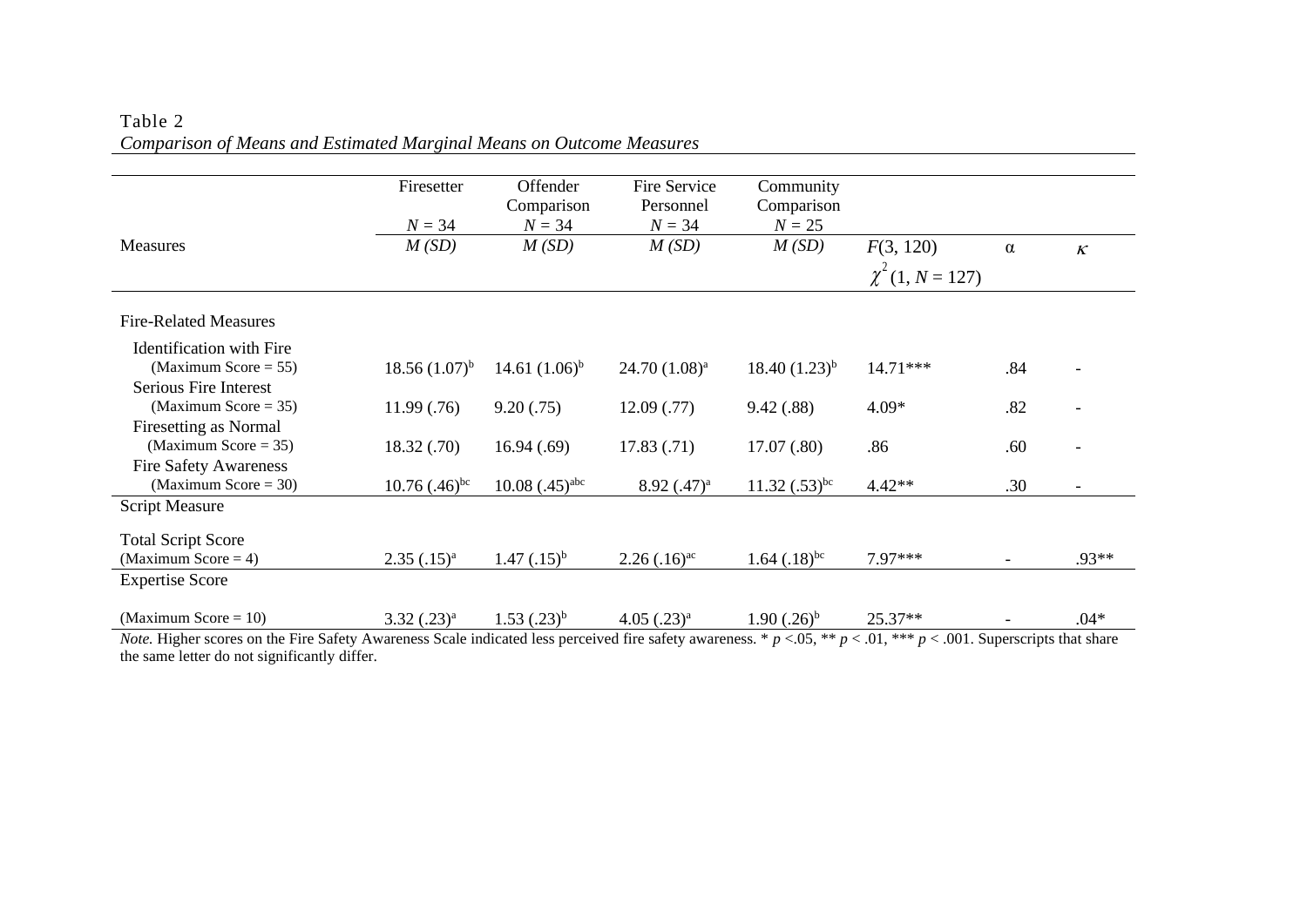|                                                        | Script  | Expertise | Serious<br>Fire<br>Interest | Identification<br>with Fire | Fire Safety<br>Awareness | Firesetting<br>as Normal |
|--------------------------------------------------------|---------|-----------|-----------------------------|-----------------------------|--------------------------|--------------------------|
| Script                                                 |         |           |                             |                             |                          |                          |
| Expertise                                              | $.54**$ |           |                             |                             |                          |                          |
| Serious Fire<br>Interest                               | $.21*$  | $.33**$   |                             |                             |                          |                          |
| Identification<br>with Fire                            | $.39**$ | $.45***$  | $.29**$                     |                             |                          |                          |
| <b>Fire Safety</b><br>Awareness                        | .28     | .04       | $.31**$                     | .02                         |                          |                          |
| Firesetting as<br>Normal<br>* $p$ < 0.05 ** $p$ < 0.01 | .08     | .17       | $.24**$                     | .01                         | .03                      |                          |

Table 3 *Correlations Between Variables*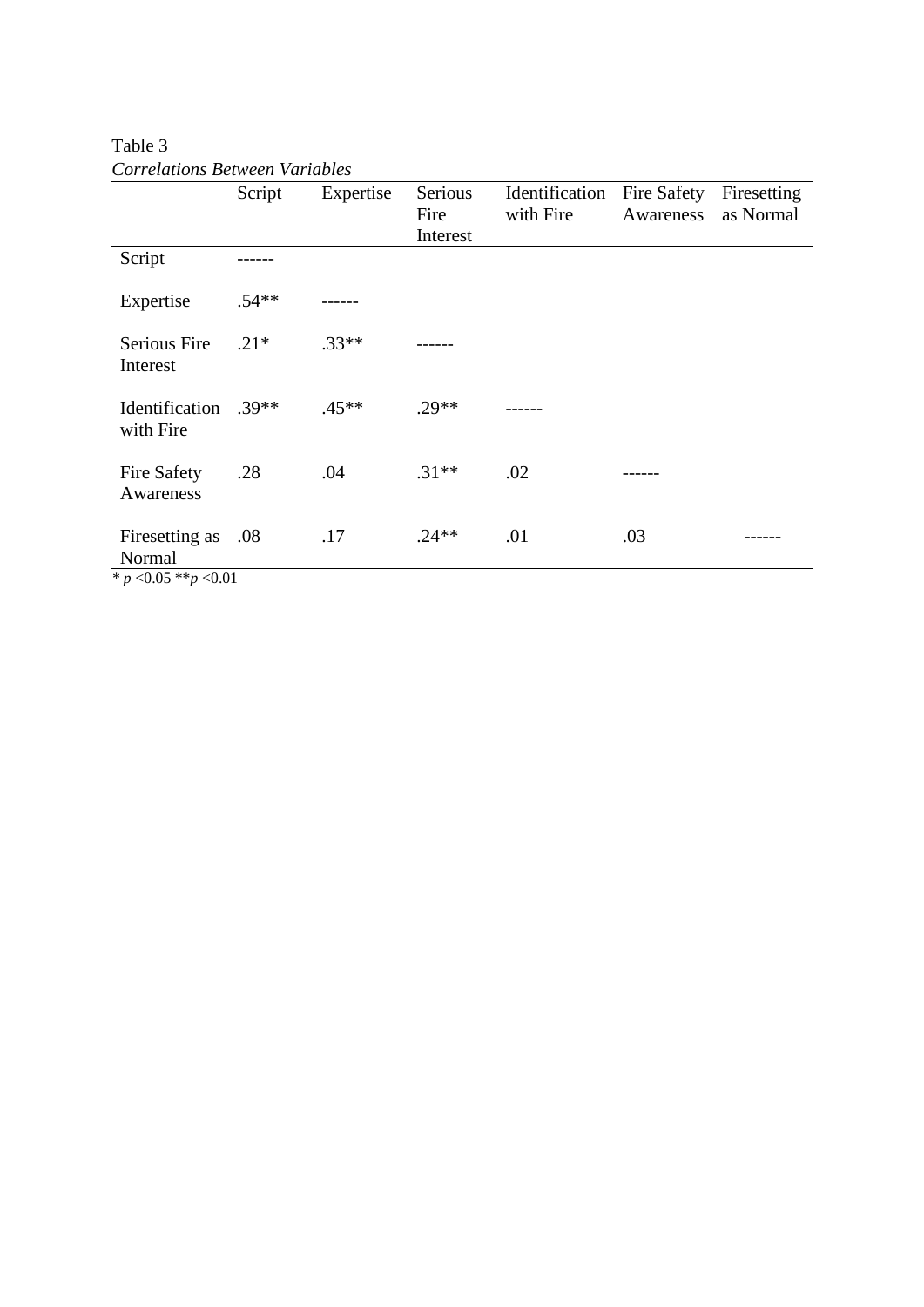#### References

- Baldwin, M.W. (1992). Relational schemas and the processing of social information. *Psychological Bulletin, 112*(3)*,* 461–484. Retrieved from http://www.apa.org/pubs/journals/bul/
- Bandura, A. (1977). Self-efficacy: toward a unifying theory of behavioral change. *Psychological review*, *84*(2), 191 -215. doi: 10.1037/0033-295X.84.2.191
- Beauregard, E., Proulx, J., Rossmo, D.K., Leclerc, B., & Allaire, J.F. (2009). A script analysis of patterns in the hunting process of serial sex offenders. *Criminal Justice and Behavior, 34,*  1069–1084. doi:10.1177/0093854807300851
- Bellezza, F.S., & Bower, G.H. (1981). The representational and processing characteristics of scripts. *Bulletin of the Psychonomic Society, 18,* 1–4. Retrieved from http://www.springer.com/psychology/cognitive+psychology/journal/40631

Bennett, T., & Wright, R. (1984). *Burglars on burglary.* Aldershot. UK: Gower.

- Bourke, P., Ward, T., & Rose, C. (2012). Expertise and sexual offending: A preliminary empirical model. *Journal of Interpersonal Violence, 27*(12)*,* 2391–2414. doi:10.1177/0886260511433513.I
- Bower, G.H., Black, J.B., & Turner, T.J. (1979). Scripts in memory for text. *Cognitive Psychology, 11,* 177–220. Retrieved from http://www.journals.elsevier.com/cognitive-psychology/

Bowlby, J. (1969). *Attachment and Loss: Attachment.* New York, NY: Basic Books.

Bowlby, J. (1973). *Attachment and loss: Separation*. New York, NY: Basic Books.

Brookman, F. (2015). Killer decisions: The role of cognition, affect and 'expertise' in homicide. *Aggression and Violent Behavior, 20,* 42–52.http://dx.doi.org/10.1016/j.avb.2014.12.007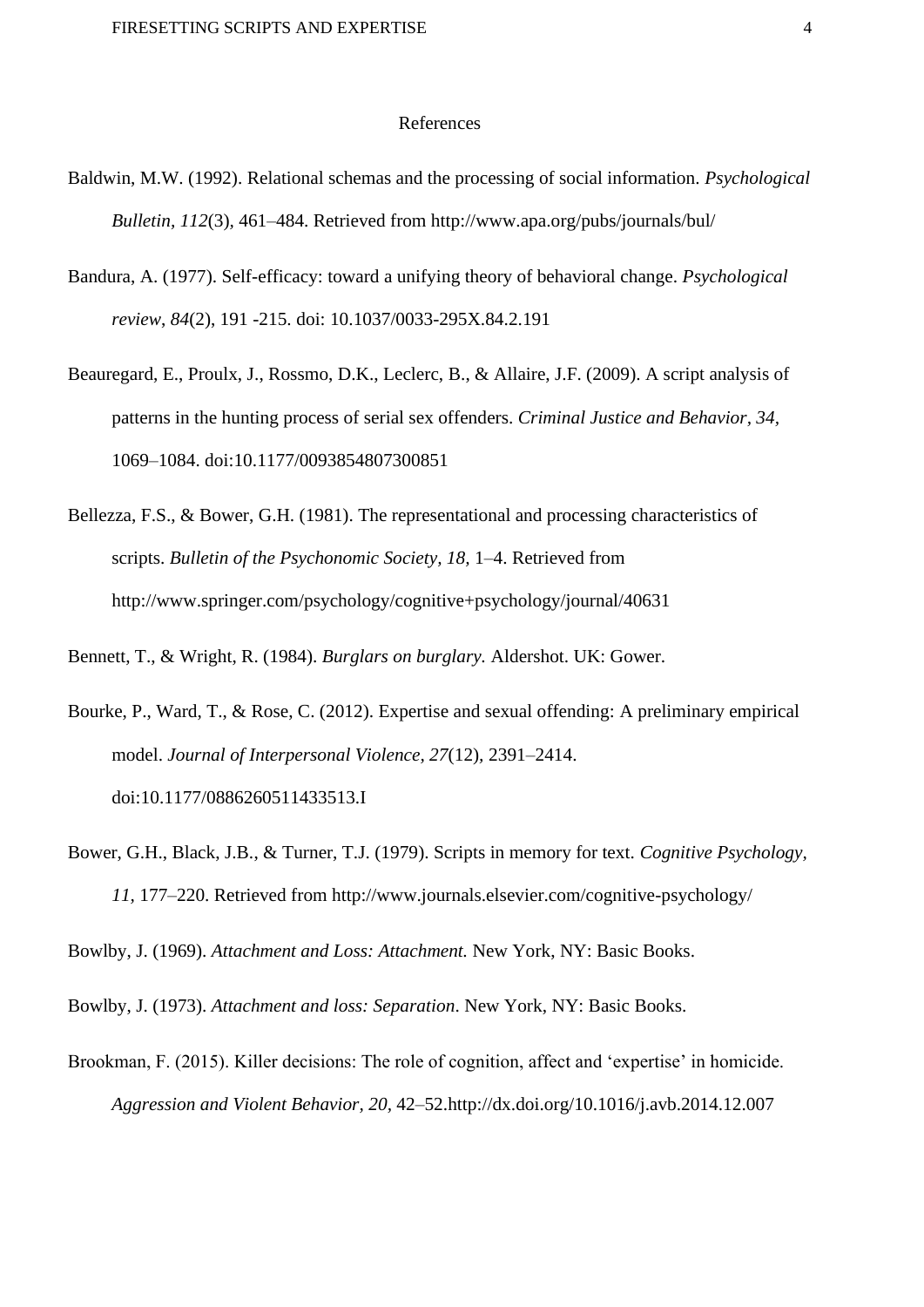- Butler, H., & Gannon, T.A. (2015). The scripts and expertise of firesetters: A preliminary conceptualisation. *Aggression and Violent Behavior, 20,* 72–81. doi:10.1016/j.avb.2014.12.011
- Campbell, R. (2014). *Intentional fires.* Massachusetts, United States: National Fire Protection Association. Retrieved from http://www.nfpa.org/~/media/files/ research/nfpa%20reports/major%20causes/osintentional.pdf
- Casey, S. (2015). Offending: Drug-related expertise and decision making. *Aggression and Violent Behavior, 20,* 82-91 doi:10.1016/j.avb.2014.12.010
- Cazalis, F, Azouvi, P, Sirigu, A, Agar, N, & Burnod, Y. (2001). Script knowledge after severe traumatic brain injury. *Journal of the International Neuropsychological Society, 7,* 795–804. Retrieved from https://www.cambridge.org/core/journals/journal-of-the-internationalneuropsychological-society
- Clare, I. C. H., Murphy, G. H., Cox, D., & Chaplin, E. H. (1992). Assessment and treatment of fire‐ setting: A single‐case investigation using a cognitive‐behavioural model. *Criminal Behaviour and Mental Health, 2*(3), 253-268. doi: 10.1002/cbm.1992.2.3.253
- Cornish, D.B. (1994). The procedural analysis of offending and its relevance for situational prevention. In R.V. Clarke (Ed.), *Crime prevention studies*. Vol. 3. (pp. 151–196). Monsey, NY: Criminal Justice Press
- Day, A., & Bowen, E. (2015). Offending competency and coercive control in intimate partner violence. *Aggression and Violent Behavior, 20,* 62-71. doi:10.1016/j.avb.2014.12.004
- Demorest, A.P. (1995). The personal script as a unit of analysis for the study of personality. *Journal of Personality, 63*(3)*,* 569–591. doi:10.1111/j.1467-6494.1995.tb00506.x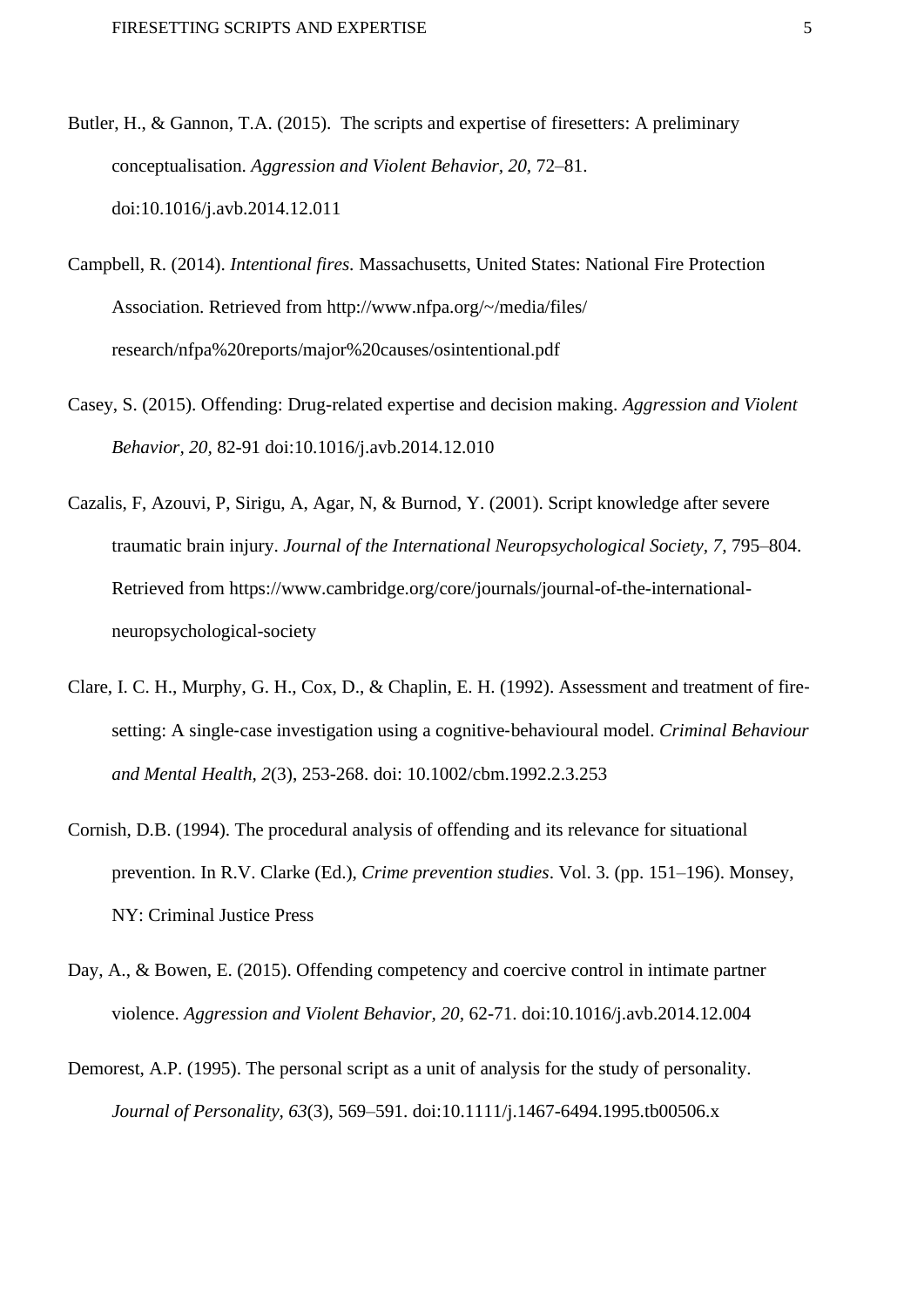- Dickens, G., Sugarman, P., Edgar, S., Hofberg, K., Tewari, S., & Ahmad, F. (2009). Recidivism and dangerousness in arsonists. *Journal of Forensic Psychiatry and Psychology, 20,* 621– 639. doi:10.1080/14789940903174006
- Ducat, L., McEwan, T. E., & Ogloff, J. R. (2015). An investigation of firesetting recidivism: factors related to repeat offending. *Legal and Criminological Psychology*, *20*(1), 1-18. doi: 10.1111/lcrp.12052
- Ericsson, K.A. (2006). The influence of experience and deliberate practice on the development of superior expert performance. In K.A. Ericsson, N. Charness, P.J. Feltovich, & R.R. Hoffman (Eds.), *Cambridge handbook of expertise and expert performance* (pp. 685–706). Cambridge, UK: Cambridge University Press
- Gagon, J.H. (1990). The explicit and implicit use of the scripting perspective in sex research. *Annual Review of Sex Research, 1,* 1–43. doi:10.1080/10532528.1990.10559854
- Gannon, T. A., Alleyne, E., Butler, H., Danby, H., Kapoor, A., Lovell, T. … & Ó Ciardha, C. (2015). Specialist group therapy for psychological factors associated with firesetting: Evidence of a treatment effect from a non-randomised trial with prisoners. *Behaviour Research and Therapy, 73,* 42-51. doi:10.1016/j.brat.2015.07.007
- Gannon, T. A., Ó Ciardha, C., & Barnoux, M. F. L. (2011). *The identification with fire questionnaire.* Unpublished manuscript, CORE-FP, School of Psychology, University of Kent, UK
- Gannon, T. A., Ó Ciardha, C., Barnoux, M. F. L., Tyler, N., Mozova, K., & Alleyne, E. K. A. (2013). Male imprisoned firesetters have different characteristics than other imprisoned offenders and require specialist treatment. *Psychiatry: Interpersonal and Biological Processes, 76*, 349-364. doi: 10.1521/psyc.2013.76.4.349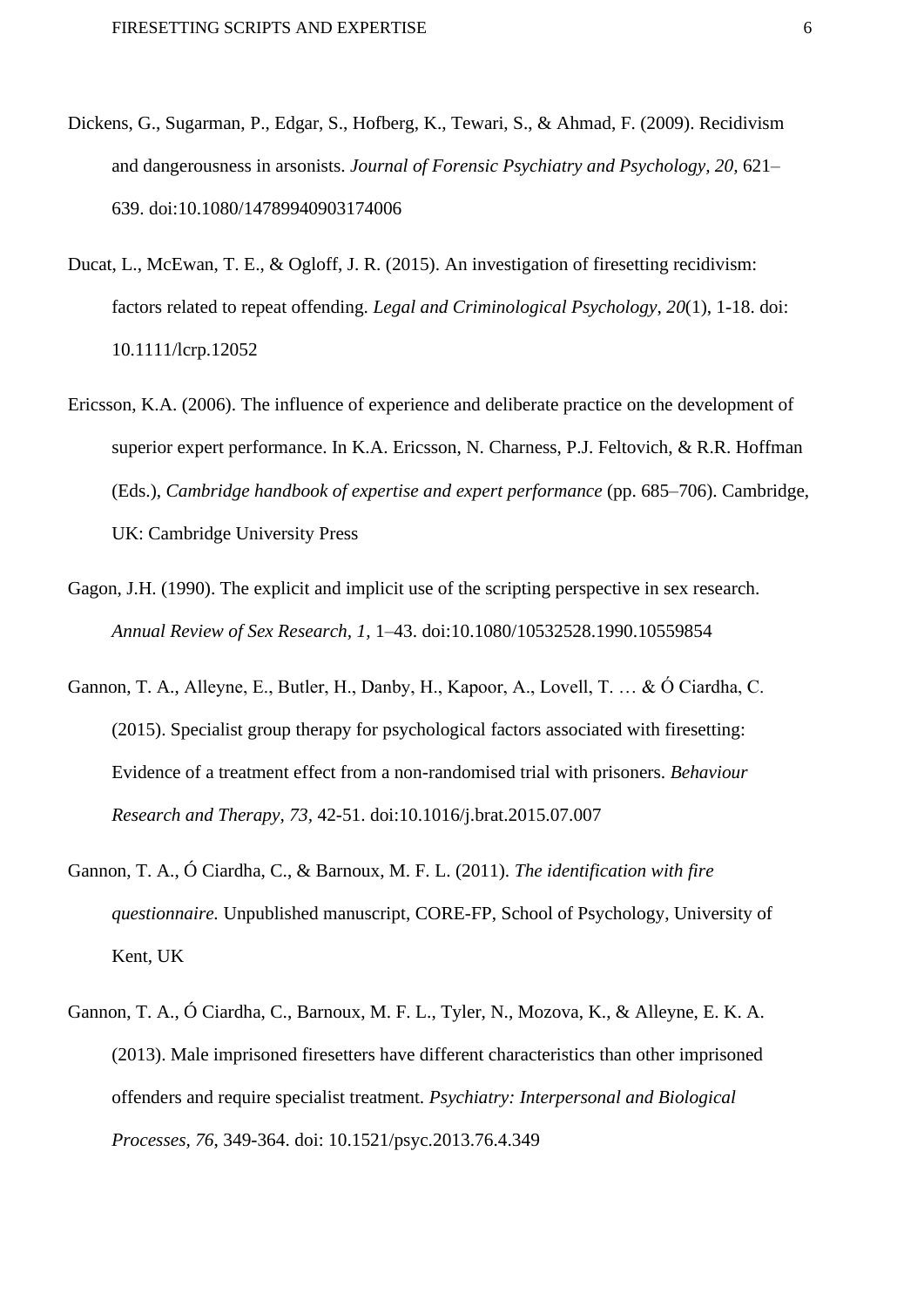- Gannon, T.A., Ó Ciardha, C., Doley, R., & Alleyne, E. (2012). The multi-trajectory theory of adult firesetting (M-TTAF). *Aggression and Violent Behavior, 17*(2)*,* 107–121. doi:10.1016/j.avb.2011.08.001
- George, D., & Mallery, P. (2003). *SPSS for windows step by step: A simple guide and reference 11.0 update (4th ed.)*. Boston, MA: Allyn and Bacon.
- Gibbs, R.W., & Tenney, Y.J. (1980). The concept of scripts in understanding stories. *Journal of Psycholinguistic Research, 9,* 275–284. doi:10.1007/BF01067242
- Graesser, A.C., Woll, S.B., Kowalski, D.J., & Smith, D.A. (1980). Memory for typical and atypical actions in scripted activities. *Journal of Experimental Psychology: Human Learning and Memory, 6*(5)*,* 503–515. doi:10.1037/0278-7393.6.5.503
- Haines, S., Lambie, I., & Seymour, F. (2006). International approaches to reducing deliberately lit fires: Prevention programmes, final report. New Zealand Fire Service Commission Research Report, 63. Retrieved from https://fireandemergency.nz/assets/Documents/Research-andreports/Report-63-International-Approaches-to-Reducing-Deliberately-Lit-Fires-Prevention-Programmes.pdf
- House of Commons Library. (2019). Briefing Paper: UK Prison Population Statistics. Retrieved from https://researchbriefings.files.parliament.uk/documents/SN04334/SN04334.pdf.
- Huesmann, L.R. (1988). An information processing model for the development of aggression. *Aggressive Behavior, 14*(1), 13–24. Retrieved from http://onlinelibrary.wiley.com/journal/10.1002/(ISSN)1098-2337
- Huesmann, L.R., & Eron, L.D. (1984). Cognitive processes and the persistence of aggressive behavior. *Aggressive Behavior, 10*(3)*,* 243–251. Retrieved from http://onlinelibrary.wiley.com/journal/10.1002/(ISSN)1098-2337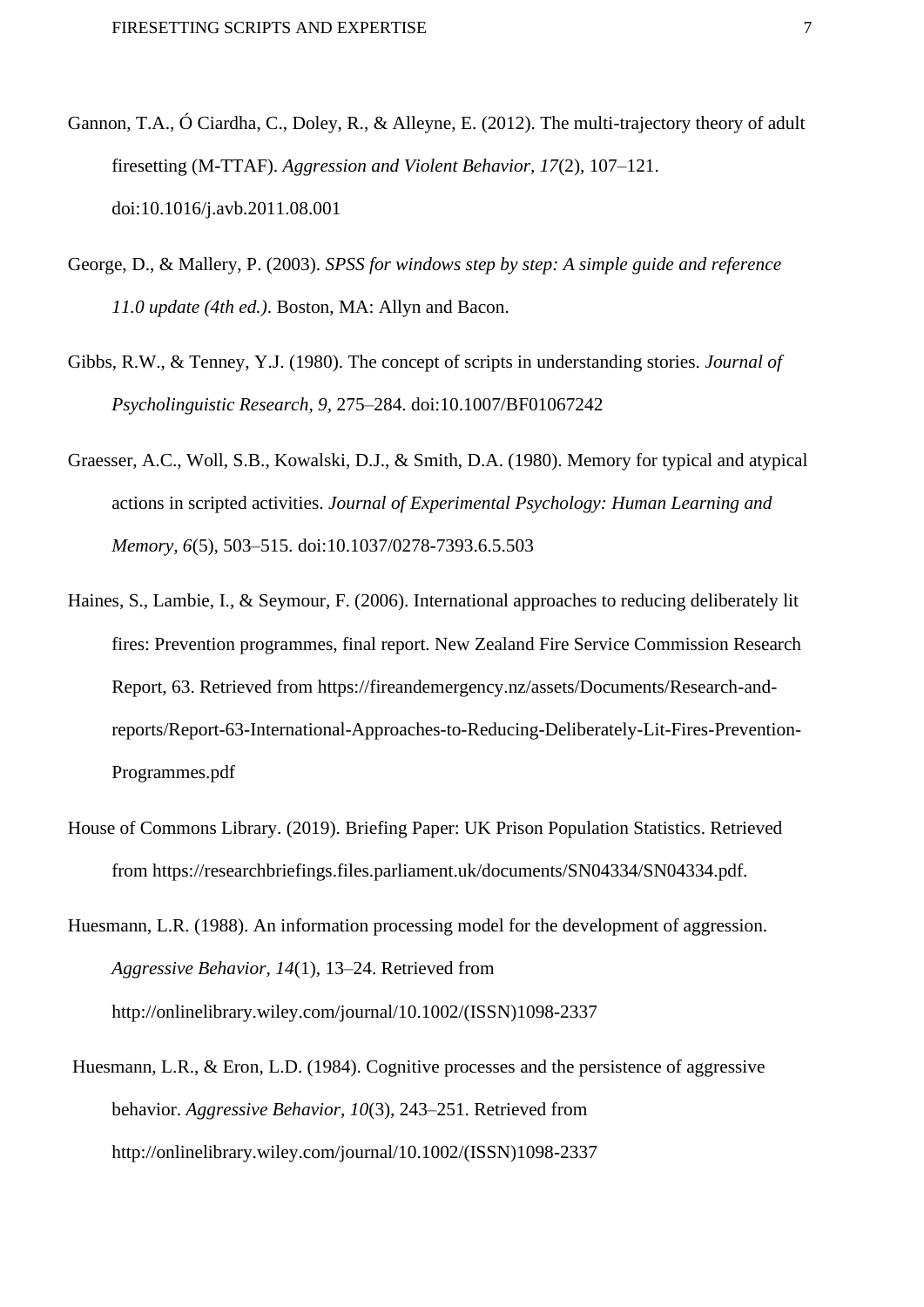- Landis, R.J., & Koch, G.G. (1977). The measurement of observer agreement for categorical data. *International Biometric Society, 33,* 159-174. Retrieved from http://www.jstor.org/publisher/ibs
- Maguire, E.M.W., & Bennett, T. (1982). *Burglary in a dwelling: The offence, the offender and the victim*. London: Heinemann Educational Books.
- Mills, J. F., Loza, W., & Kroner, D. G. (2003). Predictive validity despite social desirability: Evidence for the robustness of self‐report among offenders. *Criminal Behaviour and Mental Health*, *13*(2), 140-150. doi: 10.1002/cbm.536
- Muckley, A. (1997). Firesetting: *Addressing offending behaviour, A resource and training manual:*  Redcar and Cleveland Psychological Service.
- Murphy, G. H., & Clare, I. C. H. (1996). Analysis of motivation in people with mild learning disabilities (mental handicap) who set fires. *Psychology, Crime & Law, 2*(3)*,* 153-164. doi:10.1080/10683169608409774
- Nee, C. & Taylor, M. (1988). Residential burglary in the republic of Ireland, In M. Tomlinson, T. Varley And C. Mccullagh, Eds., *Whose law and order*, 82-103, The Sociological Association of Ireland: Galway
- Nee, C. (2015). Understanding expertise in burglars: From pre-conscious scanning to action and beyond. *Aggression and Violent Behavior, 20,* 53–61. doi:10.1016/j.avb.2014.12.006
- Nee, C., & Taylor, M. (2000). Examining burglars' target selection: Interview, experiment, or ethnomethodology? *Psychology Crime and Law, 6,* 45–59. doi:10.1080/10683160008410831
- Nee, C., & Ward, T. (2015). Introduction: Review of expertise and its general implications of correctional psychology and criminology. *Aggression and Violent Behavior, 20,* 1–9. doi: 10.1016/j.avb.2014.12.002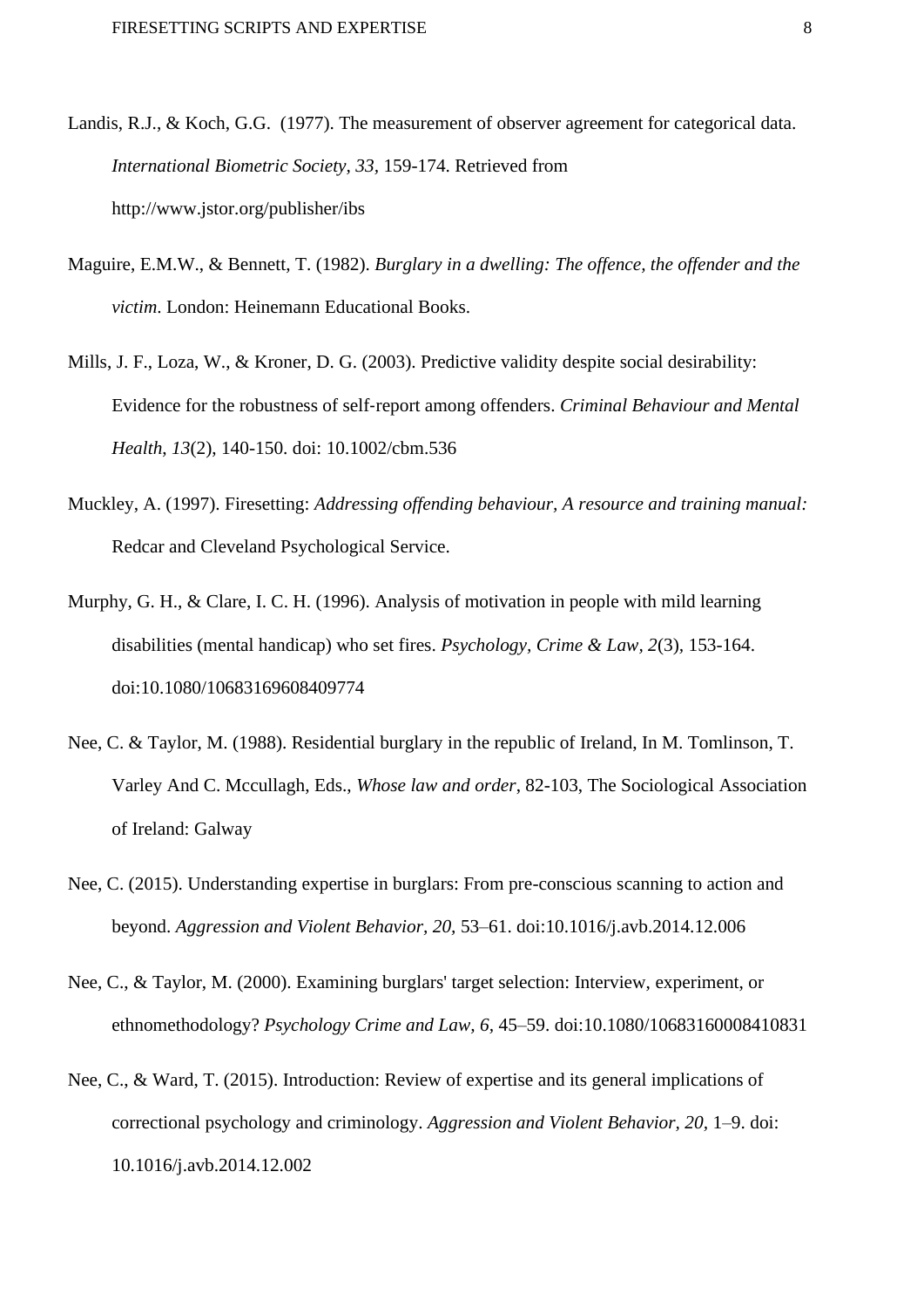- Nee, C., White, M., Woolford, K., Pascu, T., Barker, L., & Wainwright, L. (2014). New methods for examining expertise in burglars in natural and simulated environments: Preliminary findings. *Psychology, Crime & Law*, *21*(5), 507-513. doi:10.1080/1068316X.2014.989849
- Ó Ciardha, C. (2015). Experts in rape: Evaluating the evidence for a novice-to-expert continuum in the offense behavior and cognition of sexual offenders. *Aggression and Violent Behavior,20*, 26–32. doi: 10.1016/j.avb.2014.12.003
- Ó Ciardha, C., Barnoux, M.F.L., Alleyne, E.K.A., Tyler, N., Mozova, K., & Gannon, T.A. (2014). Multiple factors in the assessment of firesetters' fire interest and attitudes. *Legal and Criminological Psychology, 20*(1)*,* 37-47. doi: 10.1111/lcrp.12065
- Ó Ciardha, C., Tyler, N., & Gannon, T. A. (2016). A Practical Guide to Assessing Adult Firesetters' Fire Specific Treatment Needs Using the Four Factor Fire Scales. *Psychiatry: Interpersonal and Biological Processes*, *78*, 293-304. doi:10.1080/00332747.2015.1061310
- Paulhus, D. L. (1991). Measurement and control of response bias. In J. P. Robinson, P. R. Shaver, & L. S. Wrightsman (Eds.), *Measures of personality and social psychological attitudes* (pp. 17-59). San Diego, CA: Academic Press.
- Rice, M. E., & Harris, G. T. (1991). Firesetters admitted to a maximum security psychiatric institution. *Journal of Interpersonal Violence, 6*(4)*,* 461-475. doi: 10.1177/088626091006004005
- Schachtman, T. R., & Reilly, S. S. (Eds.). (2011). *Associative learning and conditioning theory: Human and non-human applications*. New York: Oxford University Press.
- Schank, R.C., & Abelson, R.P. (1977). *Scripts, plans, goals and understanding: An inquiry into human knowledge structures.* Hillsdale, NJ: Lawrence Erlbaum.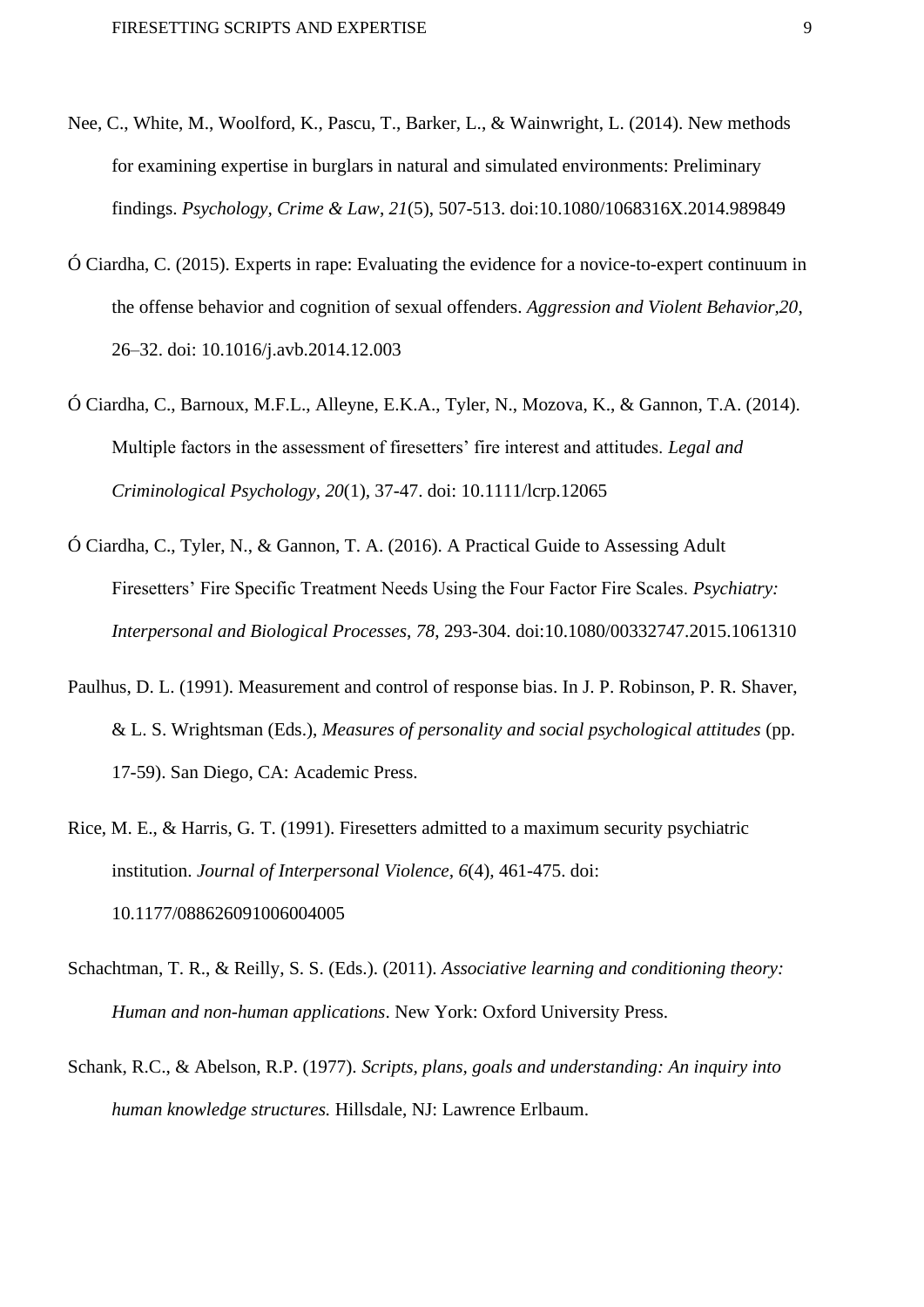- Schmidt, H.G., Norman, G.R., & Boshuizen, H.P.A. (1990). A cognitive perspective on medical expertise: Theory and implications. *Academic Medicine, 65,* 611–621. Retrieved from http://journals.lww.com/academicmedicine/pages/default.aspx
- Taylor, J. L., Thorne, I., Robertson, A., & Avery, G. (2002). Evaluation of a group intervention for convicted arsonists with mild and borderline intellectual disabilities. *Criminal Behaviour and Mental Health, 12*(4)*,* 282-293. doi: 10.1002/cbm.506
- Taylor, M., & Nee, C. (1988). The role of cues in simulated residential burglary. *British Journal of Criminology, 28(3),* 396–40. Retrieved from http://bjc.oxfordjournals.org/
- Tomkins, S.S. (1991). *Affect, imagery, consciousness, vol. 3: The negative affects: Anger and fear.*  New York, US: Springer Publishing Co.
- Topalli, V. (2005). Criminal expertise and offender decision making: An experimental analysis of how offenders and non-offenders differentially perceive social stimuli. *British Journal of Criminology, 45,* 269–295. doi:10.1093/bjc/azh086
- Topalli, V., Jacques, S., & Wright, R. (2015). "It takes skills to take a car": Perceptual and procedural expertise in carjacking. *Aggression and Violent Behavior, 20,* 19-25. doi:10.1016/j.avb.2014.12.001
- Tyler, N., Gannon, T. A., Dickens, G. L., & Lockerbie, L. (2015). Characteristics that predict firesetting in male and female mentally disordered offenders. *Psychology ,Crime & Law, 21*, 776-797. doi:10.1080/1068316X.2015.1054382
- Tyler, N., Gannon, T. A., Lockerbie, L., & Ó Ciardha, C. (2017). An evaluation of a specialist firesetting treatment programme for male and female mentally disordered offenders (the FIP-MO). *Clinical Psychology & Psychotherapy,* 1-13. doi:10.1002/cpp.2172